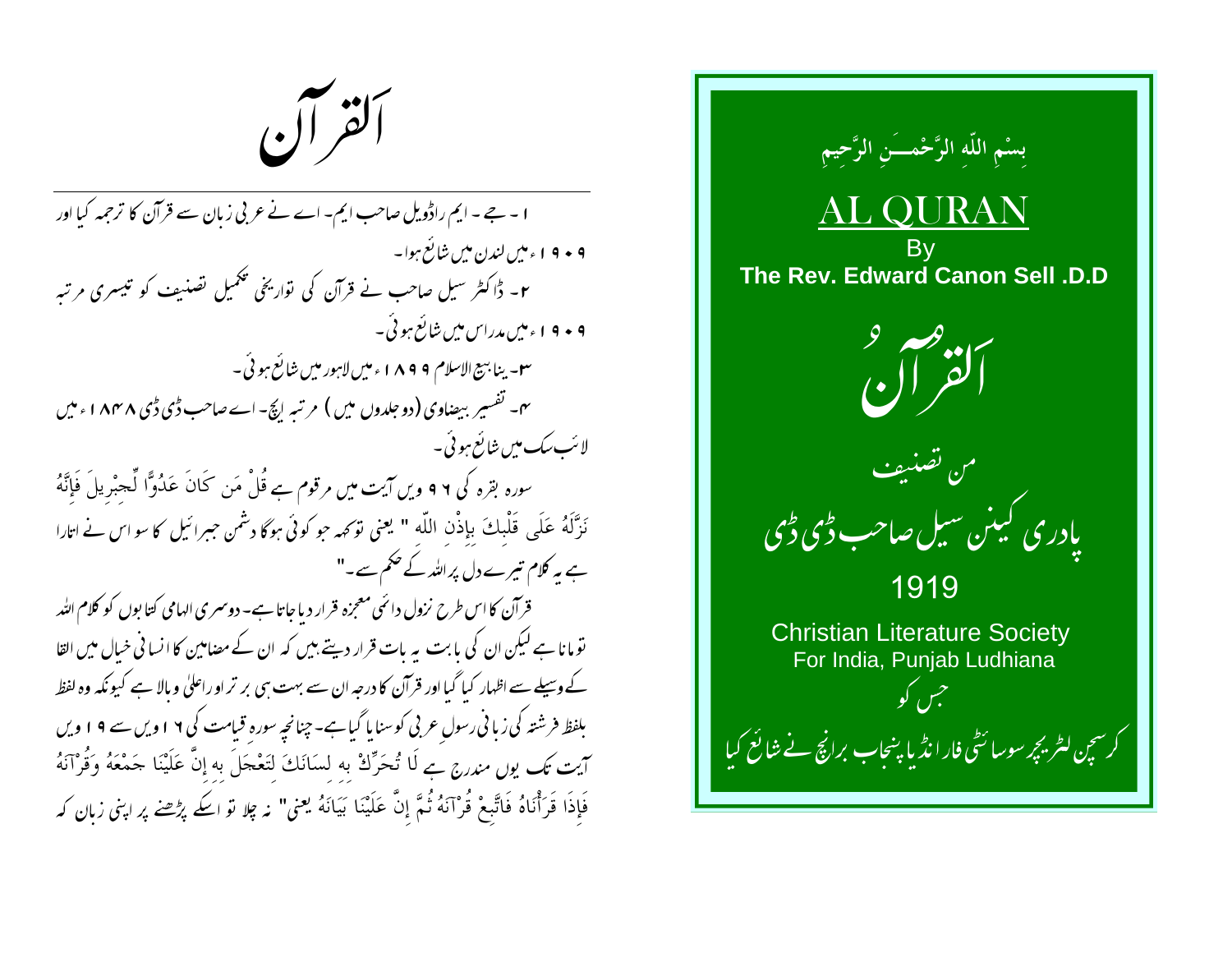مانتے ہیں تو یہ دقتیں پیش آتی ہیں کہ قرآن کی بتدریج ترقی وتکمیل کا کیاسبب ہے؟ قرآن نے پرانے اور دیگر مذاہب کے قصص سے کیسے اخذ کیا؟ بعض آیات کے باہمی تناقض کا کیاسبب ہے؟اور رسول عربی کی حسب موقعہ متغیر صحمت عملی اور بنی آدم سے متغیر سلوک کا کیا باعث ہے ؟ آج کل تمام مذہبی کتابوں کی تحقیق اور حیان بین اعلیٰ تحقیق کے اصول کے مطابق کی جا تی ہے اور ان کے حسن وقبح کو حتی الامکان خوب اچھی طرح سے پر کھا جاتا ہے ۔ علمائے اسلام اب یہ امید نہیں رکھ سکتے کہ قرآن اس تحقیق وتد قینِ سے مستشنل کیاجائیگا بلکہ ان کو چاہیے کہ اس تحقیق کا کوئی معقول طریقہ اختبار کریں اور آئندہ کسجی پہ خبال نہ کریں کہ ان کی دینی کتاب کی تحقیق اور محققا نہ جیان بین کرنا اسکی نوبین یا حقارت کرنا ہے۔ قرآن پر خواہ کسی پہلو سے نظر کریں تمام مشرقی علوم کے ماہر اس پر متفق ہیں کہ قرآن بڑی عظیم الشان کتاب ہے اور اس لائق ہے کہ اس کی خوب بدرجہ غایت تحقیق کی جائے اس قسم کی تحقیق پر اعتر حس کرنا اندرو نی عیوب اور <sub>محم</sub>زوری پر دلالت کرتاہے۔

یہ بحث کوئی نئی بحث نہیں ہے۔ صدبا سال گذر چکے ہیں کہ بڑے بڑے متبحر علمائے اسلام نے ازلیت قرآن پر اعتراض کئے اور محققانہ اس کی تحقیق کی -ازلیت قرآن کی پوری تحقیق کے لئے نہایت صروری ہے کہ پہلے اوصاف الہیٰ خصوصاً اس صفت کا حو کلام تحملاتی ہے بیان کیاجائے۔ کلام کامفهوم محض بولنا ہی نہیں بلکہ ہر طرح کے وسیلہ اظہار و <sup>نفہ</sup>یم ما فی الضمیر پر کلام کا اطلاق ہوسکتاہے۔ چنانچہِ امام عزالی صاحب نے احیاعلوم الدین میں لکھاہے " وہ اپنے ذا ٹی ازلی کلام کے وسیلے سے بولتا اور حکم کرتاہے۔ منع کرتا ، وعدہ کرتا اور دھمکاتا ہے قرآن بدیشک زبان سے پڑھا جاتا ہے - کتا بوں میں لکھا جاتاہے اور دل میں رکھا جاتاہے تو بھی حپونکہ حوہبر ذات خدا میں شامل ہے ۔ کاغذ پر لکھا جانے اور دلوں میں منتقل ہونے سے اس

شتاب اس کو سیکھ لے۔ وہ تو ہمارا ذمہ ہے اس کو سمیٹ رکھنا اور پڑھنا۔ پھر جب ہم پڑھنے لگیں توساتھ رہ تواس کے پڑھنے کے۔ پھر مقرر ہمارا ذمہ ہے اس کو کھول بتانا۔" بیضاوی لکھتا ہے کہ حببرائیل آکرامنحصرت کو قرآن پڑھ کر سناتے اور سکھاتے تھے تا کہ آنحصرت یہاں تک یاد کرلیں کہ بالکل ذہن نشین نہ ہوجائے۔ نزول قرآن کا ذریعہ بالکل خارجي تعاجيسا كه سوره طه كي ١١٢وين آيت مسطور ہے " أَنزَلْنَاهُ قُرْآنًا عَرَبيًّا" يعني اتارا ہم نے قرآن عربی زبان کا۔"

ا بن خلدون نزول قرآن کے باب میں لکھتا ہے کہ " قرآن آسمان سے عربی زبان میں ابلِ عرب کے محاورہ اور بول چال کے موافق نازل کیا گیا اور تھوڑا تھوڑا کرکے ایک ایک حملہ یا ایک ایک آیت حسب صرورت پہنچا پا گیا-اس سے یا نو نوحید ذات باری کی تعلیم دی گئی یا بنی آدم کے ان فرائض کا بیان کیا گیا جن کی بجاآوری اس د نیامیں لازم ہے۔" پس اس سے صاف عباں ہے کہ نزول قرآن وحی کے وسیلے سے تھا۔علمائے اسلام نے کلام اللہ کے نزول کی دوصور تيس ما في بيس يعني القا اور وحي – القا كو الهام بھي كھتے ہيں۔ امام عزالي صاحب القا اور وحي کی تعریف یوں تحریر فرماتے ہیں۔(۱) القاوہ ہے جس میں نبی کو نادید فی وسیلے سے آگاہی ملتی ہے۔ وہ دل میں ترعیب و تلقین محسوس کرتاہے لیکن تحجیہ دیکھتا سنتا نہیں۔ اس کو نفخ فی قلب بھی کھتے بیں اور صوفیوں کو القا اسی طرح سے ہوتا ہے۔ اس کا نام الہام ہے۔( ۲ ) وحی وہ ہے جس میں نبی دید فی وسیلے سے آگاہی حاصل کرتاہے یعنی <sub>فرشنتہ</sub> اس پر ظاہر ہوگا۔ یہ انبیاء<sup>1</sup> اللہ ہی سے مخصوص ہے۔ " نزول قرآن اسی وسیلہ سے یعنی وحی سے مانا گیا ہے - یعنی قرآن کا حرف حرف او ر لفظ لفظ فرشته نے آگر سنایا اور سکھایا- قرآن وحی اور ازلیت کا مسئلہ راسخ الاعتقاد علمائے اسلام کوسخت مشکل میں ڈالتا ہے۔ حب وہ قرآن کو ازلی اور وحی کے وسیلے سے نازل دہ

<sup>1</sup> مذاق العارفين جلد سوم صفحه ٢ ا ٢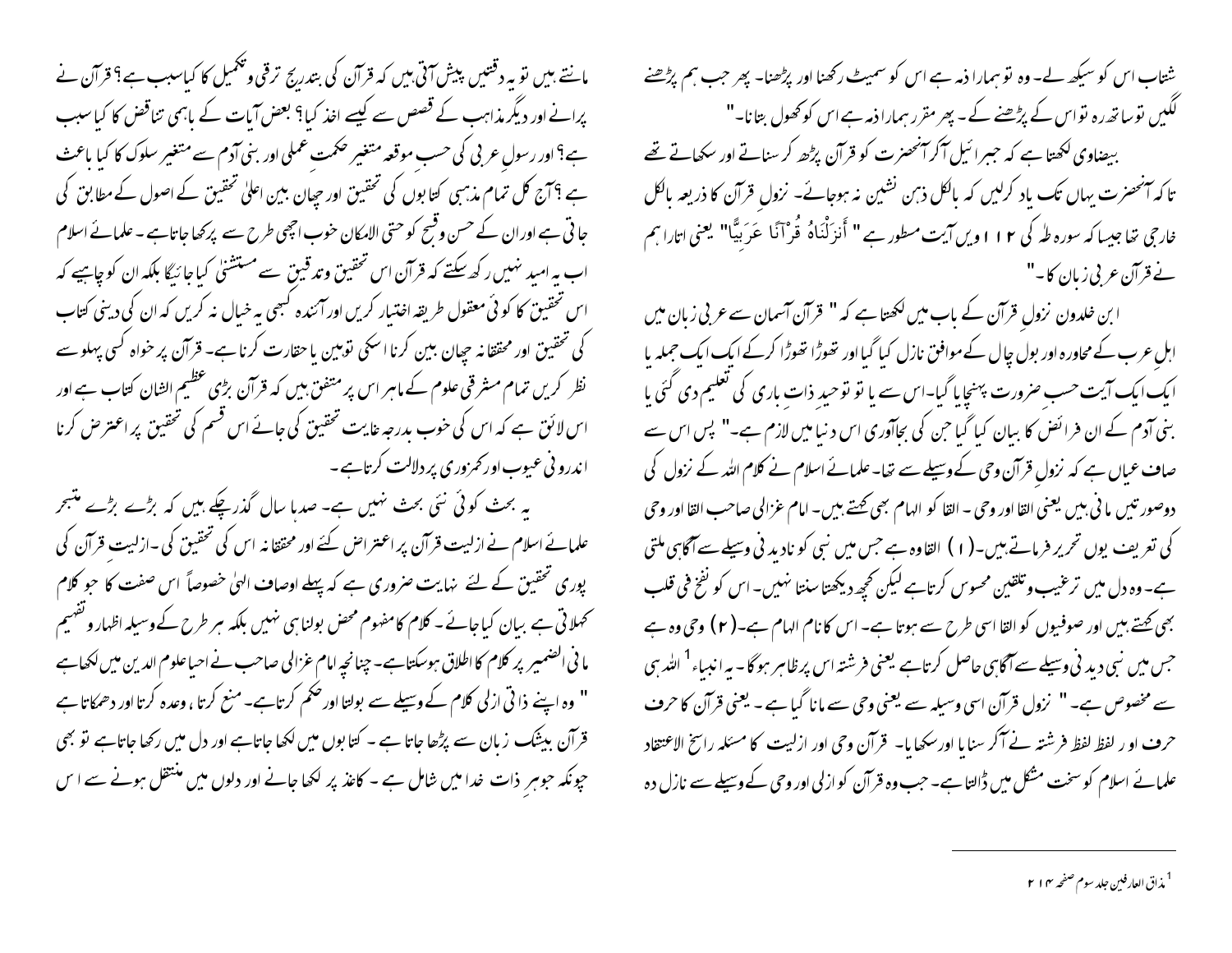ذات پاک سے جدا نہیں ہوتا <sup>1</sup>۔النصفی حبوسن ہجری کی چھٹی صدی کے سٹروع میں تھا یوں لکھتا ہے " وہ جل جلالہ کلمہ ( کلام ) سے بولتا ہے۔ یہ کلمہ اس کی ذات پاک کی ازلی صفت ہے۔قرآن خدا کا عنیر مخلوق کلام ہے۔" اس مصنمون پر اور بہت سے بڑے بڑے علمائے اسلام کے اقوال نقل کئے جاسکتے ہیں۔وہ سب کے سب بالااتفاق قرآن کو خدا کا ازلی <sup>2</sup> کلام اوراس کے حوہر<sup>3</sup> ذات میں شامل مانتے *ہیں۔* 

فرقہ معتزلہ کے لوگوں نے سٹروع ہی سے ازلیت قرآن کے غام خیال کی سخت مخالفت کی تھی۔ ان کے اعتراضات کا خلاصہ حسب ذیل ہے۔ ( ۱ ) قرآن عربی زبان میں لکھا گیا- نازل ہوا ، لکھا اور پڑھاسنا جاتاہے۔ قرآن معجزہ کاموصوع تھا- مختلف حصوں میں گفسیم کیا گیا ہے اور بہت سی آیات ایک دوسمری کو منسوخ کرتی ہیں۔( ۲ ) واقعات مندرجہ قرآن صیغہ ماصی میں بیان کئے گئے بیں لیکن اگر قرآن ازلی ہوتا تو بجائے ماصی کے صیغہ مستقبل استعمال کیا جاتا -(۳) قرآن میں بہت سے اومرا و نواہی مندرج بیں- اگر قرآن ازلی ہے نو یہ اومرا و نواہی کس کے لئے تھے؟ ( مہ) اگر قرآن ہمیشہ سے موحود ہے تو صرور ہمیشہ تک موحود رہیگااور نتیجتہً قبامت کے روز اور عالم بقامیں بھی بنی آدم پر ان تمام دینی فرائض کی بجا آوری واجب ولازم ٹھہریگی جنکووہ اب بجالاتے ہیں اور سثر یعت کی پوری یا بندی کرینگے۔(۵) اگر قرآن ازلی ہے تووه دو ازلی بین ۔( ۲ ) بنی آدم قرآنی ترتیب وفصاحت کی تصنیف پر قادر بین۔ فرقہ معتزلہ نے نزول قرآن و القا سے منسوب کیا اور اس طرح سے قرآن دائرہ تحقیق و تد قبیٰ کے اندر آگیا-متعزلہ مانتے تھے کہ قرآن خدا کی مرضی کا اظہار ہے حبو الہیٰ ہدایت کے ماتحت رسول عربی کے

<sup>1</sup> دیکھومیکڈوانلڈ صاحب کی کتاب مسلی ہہ مسلم تھیولاجی صفحہ • • ۳ سے ۷ • ۳ تک جہال احیا مئ علوم الدین کی عبارت کا ترحمہ ہے۔حواس بات سے علاقہ رکھتاہے۔ <sup>2</sup> ايضاً ترحمه صفحه ۹ • ۳ <sup>3</sup>الكلام النفسي القديم القائم بلاته

وسیلے سے ہوا۔انہوں نے قرآن میں الہٰیٰ اورانسا نی ہر دو پہلومحسوس کئے اور حو کحچھ اس میں تغییر طلب یا جاتا رہنے والا تھا اسے انسا فی حمزو قرار دیا۔ اس لحاظ سے قرآن ازلی اور آسمان سے نازل شدہ نہیں ٹھہر تا-قرآن کے مارہ میں فرقہ معتزلہ کی اس رائے سے سخت فساد بریا ہوگیا- اگرچہ خلیفہ المامون نے ۲ ۱ ۲ ہجری میں یہ فتویٰ جاری کیا کہ حو کوئی ازلیت قرآن کامتعقد ہووہ ملحد ویدعتی ہے نو بھی ازلیت کے متعقد اپنے اعتقاد سے دست بردار نہ ہوئے اور نتیجتہً بہت سے قتل بھی کئے گئے۔ پھر انقلاب زمانہ سے وہ وقت آگیا کہ فرقہ معتزلہ پر سختی ہونے لگی لیکن انہوں نے بھی بڑی بہادری اور ثابت قدمی سے اپنے ایمان واعتقاد پر جانیں قریان کیں۔اب معتزلہ مفقود معدوم ہوگئے اور کلام خدا کے نزول کے معقول خیال کاموقعہ صدبا سال تک رفت وگزشت ہو گیا۔ یہ امرد کچسپی سے خالی نہیں کہ کحچہ عرصے سے پھر فرقہ معتزلہ کے خیالات کتم عدم سے

صفحہ وحود پر - اظہار پذیر ہورہے،ہیں۔سید <sup>4</sup>امیر علی نےصا**ت** اپنے تئیں اسی فرقہ سے منسوب کیا ہے۔ فاصل اجل ومصنف بے بدل مولانا حجراع علی صاحب مرحوم نے بھی اپنے تیئں القا ووحی پر اپنے صاف وصریح بیانات کے وسیلے سے اسی فرقے سے منسوب کیا ہے۔ چنانچہ وہ لکھتے ہیں کہ " نبی بے عیب وبے خطا نہیں ہے۔ نبی محسوس کرتاہے کہ اس کا ذہن خدا نے روشْن کردیا ہے اوراس الهیٰ تاثیر کے زیر اثر وہ حن خیالات کو نقریراً یا تحریراً ظاہر کرتاہے وہ سب کلام غدا نصور کئے جاتے ہیں۔ یہ تنویر ذہن یا العلٰ تاثیر نبی کی قابلیت اوراس کے دینی اور اخلاقی حالات کے موافق ہو تی <sup>5</sup>ہے۔ مجھے معلوم نہیں کہ فرقہ معتزلہ نے ازلیت قرآن کی بحث میں کسجی ماخذ بای قرآن کو پیش کیا ہے پانہیں۔انہوں نے اس بات پر بڑازور دیا اوراسی پر قائم رہے کہ قرآن ازلی نہیں

> Personal Law of the Mohammedanism. <sup>4</sup> (ابل اسلام کی تنخصی نثر یعت صفحه ۱۱) <sup>5 تحقي</sup>ي صاد صفحه 9 ۲ -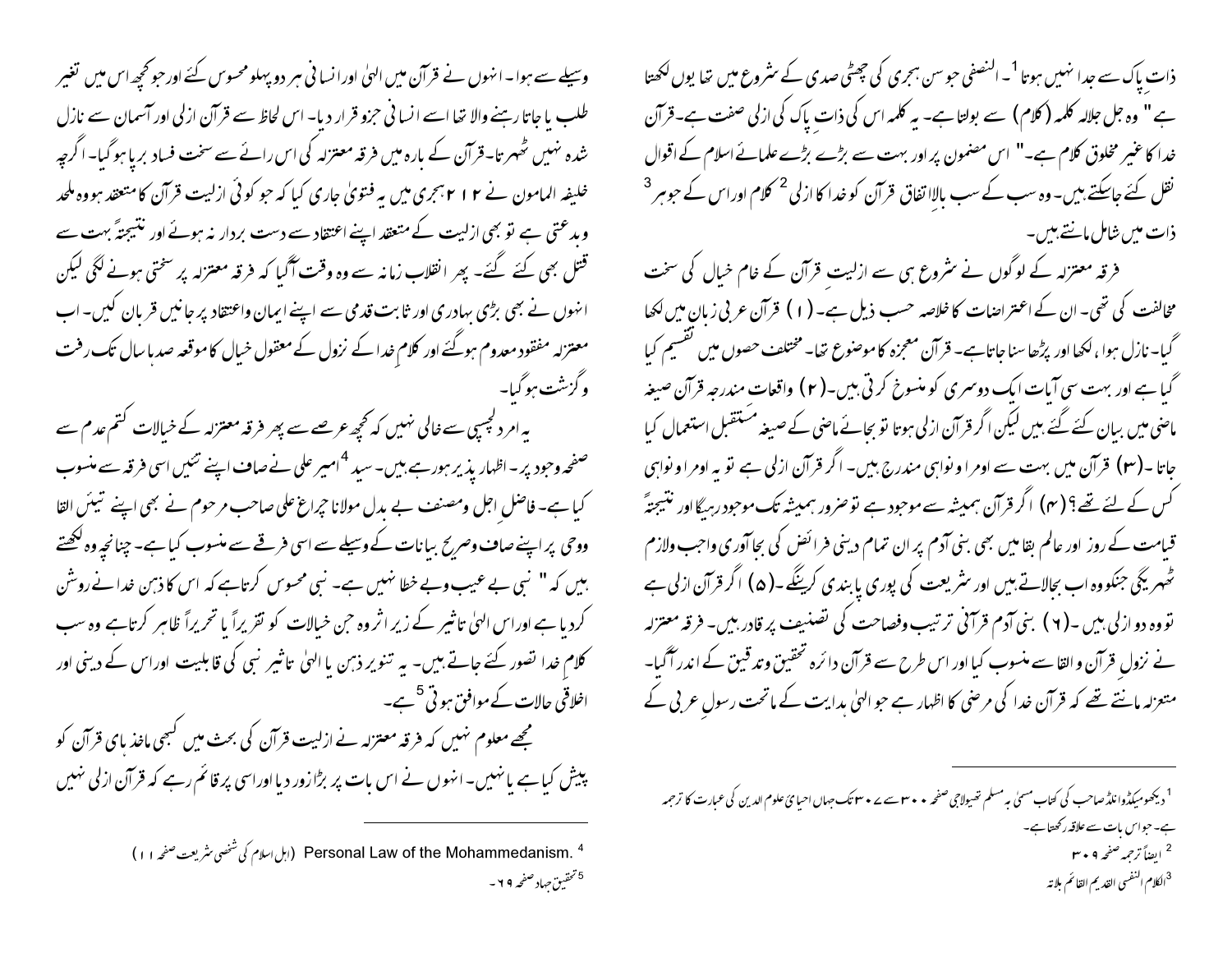بلکہ مخلوق ہے۔اگر ان میں تحقیق کی کافی لیاقت ہو تی اورماخذ بای قرآن کا کافی علم ہوتا تو ان کے دلائل وعقائد میں بڑی مضبوطی آجا تی - زمانہ حال کا ایک مشہور عالم معتزلہ معترف ہے کہ قرآن نے ادیانِ پیشین سے بہت کھچھ لے لیا ہے۔ چنانچہِ وہ لکھتاہے کہ " بہشت اور حوارانِ بہشت کی اصل زر تشتی دین سے ہے۔ دوزخ اور عذابِ دوزخ کا ماخذ طالمودہے اور دینِ محمدی ا نتخا بی دین <sup>1</sup> ہے۔

ماہر ان علوم مسٹرق جنہوں نے بنا بسیج القرآن کی خوب تحقیق کی ہے۔ اب بالا اتفاق بیان کرتے ہیں کہ آٹھنرت نے اپنے ملک اوراپنے زمانے کے بہت سے افسا نوں مثلاً یہودیوں کی احادیث وروایات اور عرب وسیریا کے مسیحیوں کے رائج افسا نوں اور داستا نوں کو قرآن میں داخل <sup>2</sup> کرلیا ہے۔ آپ کے پہلے مکی مخالفین نے آپ کی باتیں سن کر <sub>ک</sub>ہا تنا أُسَاطِي<sub>ّد</sub> <sup>3</sup> الْمَأُوَّلِينَ اكْتَتَبَهَا فَهِيَ تُمْلَى عَلَيْه بُكْرَةً وَأَصِيلًا " يعلمه بشر" يعني نقليں بيں پہلوں كى جولكھ لیاہے۔سووہ وہی لکھوائی جاتی بیں اس یاس صبح وشام -اس کو نوسکھاتاہے ایک آدمی <sup>4</sup>ہے۔ گیکن یہ سب آنحصرت کے مخالفوں کے بیانات بیں حن پر زیادہ زور دیناصروری ہے۔ مناسب معلوم ہوتاہے کہ قرآنی عمارات کا ان کے ماخذ بای پیشین سے مقابلہ کیا جائے۔ حوکحچہ آنھھزت نے زر تشتی مذہب سے ا<sub>فل</sub>ز کیا اس کی فہرست میں آنھھزت کامعراج، اسلامی بہشت وحوران بهشت، نورمحمدی اور الصراط شامل بین۔ معراج کا بیان سورہ بنی اسرائیل کی پہلی آیت میں یوں مندرج ہے میُبْحَانَ الَّذِي أَسْرَى بعَبْده لَيْلاً مِّنَ الْمَسْحد الْحَرَام إِلَى الْمَسْحد الأَقْصَى الَّذي بَارَكْنَا

> <sup>1</sup> سپرٹ آف اسلام صفحہ ۴۲ میں دے ۳۸۔ <sup>2</sup>راڈویل کا قرآن صفحہ ۸ <sup>3</sup>سوره فرقان ر کوع ا آیت ۲ <sup>4</sup> بیضاوی لکھتاہے کہ اس آدمی سے مراد سلیمان فارسی ہے۔

حَوْلَهُ لِنُرِيَهُ مِنْ آيَاتِنَا يُعِنِي "ياكِ ہے حولے گيا اپنے بندے کو تو رات ادب والی مسجد سے پرلی مسجد تک جس میں ہم نے خوبیاں رکھی بیں کہ دکھادیں اس کو کحچھ اپنی قدرت کے نمونے۔"

شب معراج میں آنحصرت نے حوکچھ سنااور دیکھااس کے بارے میں محد ثنین وشعرائ اسلام نے جس قدر روشن بیانیاں کی بیں وہ سب کی سب پہ کھکر رد کی جاسکتی ہیں کہ اہلِ اسلام کےلئے ان کوماننے کی تحجیے صرورت نہیں - راسخ عقیدہ یہی قرار پایا ہے کہ شب معراج میں فی الحقیقت آنحصرت نے سفر کیا۔ لیکن سمرسید احمد اور دیگر ذی ہوش اہل اسلام اس کو فقط ایک رویا مانتے ہیں۔اہل اسلام کے اس باہمی تخالف سے محچہ بحث نہیں - قابلِ عوٰر یہ بات ہے کہ معراج کا خیال پیدائماں سے ہوا؟ بیٹنگ اس کی بنیاد ارتاویراف کے معراج مندرجہ کتاب ارتاویراف پر ہے حو غالباً محمد صاحب سے چار سو سال پیشتر کی تصنیف ہے۔ اس میں اور معراج محمدی کے احادیثی بیان میں بہت بڑی مشابہت <sup>5</sup>ہے۔

یکمی سور نوں میں بهشت اور حورانِ بهشت کا بیان بالکل حقیقی ومادی طور پر پیش کیا گیاہے۔ نئی روشن کے سمجدار مسلمان اسے استعارہ اور کنا یہ <sup>6</sup> کے پیرا یہ میں سمجھتے ہیں ۔ بہشت وحوران بہشت <sup>ک</sup>ی بابت بھی آنمصرت کی تعلیم زر تشتی دین سے لی گئی ہے۔ اس پر سید امیر اعلی <sup>7</sup>صاحب کی شادت پیش کرتے ہیں اور ہمارے خیال میں یہی شادت کافی ہے۔ نور محمدی کا افسا نہ بھی خوب مشور ہے اور شیعہ لو گوں کا علی کے لئے اعلیٰ درجے کا دعویٰ کرنا اس سے بہت ہی قریبی رشتہ رکھتاہے۔ قرآن میں اس کا تھمیں ذکر تک نہیں ملتا۔ اگر تحچھ ہو نوشاید سورہ نوبہ ۵ر کوع کی ۲سا آیت کے الفاظ میں تحجیہ اشارہ پایا جائے۔ اس آیت میں یوں

<sup>5</sup> ارتادیراف کے مقبتسات پنا بسیج الاسلام کے ۱۹۲ سے ۱۹۴ <sup>صفح</sup>ه تک مندرج ہیں۔ <sup>6</sup>ديكھو كشف القرآن -<sup>7</sup>سپرٹ آف اسلام صفحہ ۳۹۴ - زیادہ صفائی کے لئے دیکھو پنا بسیج القرآن سورسز آف دی قرآن صفحہ ۲۳۵، ۲۳۷ -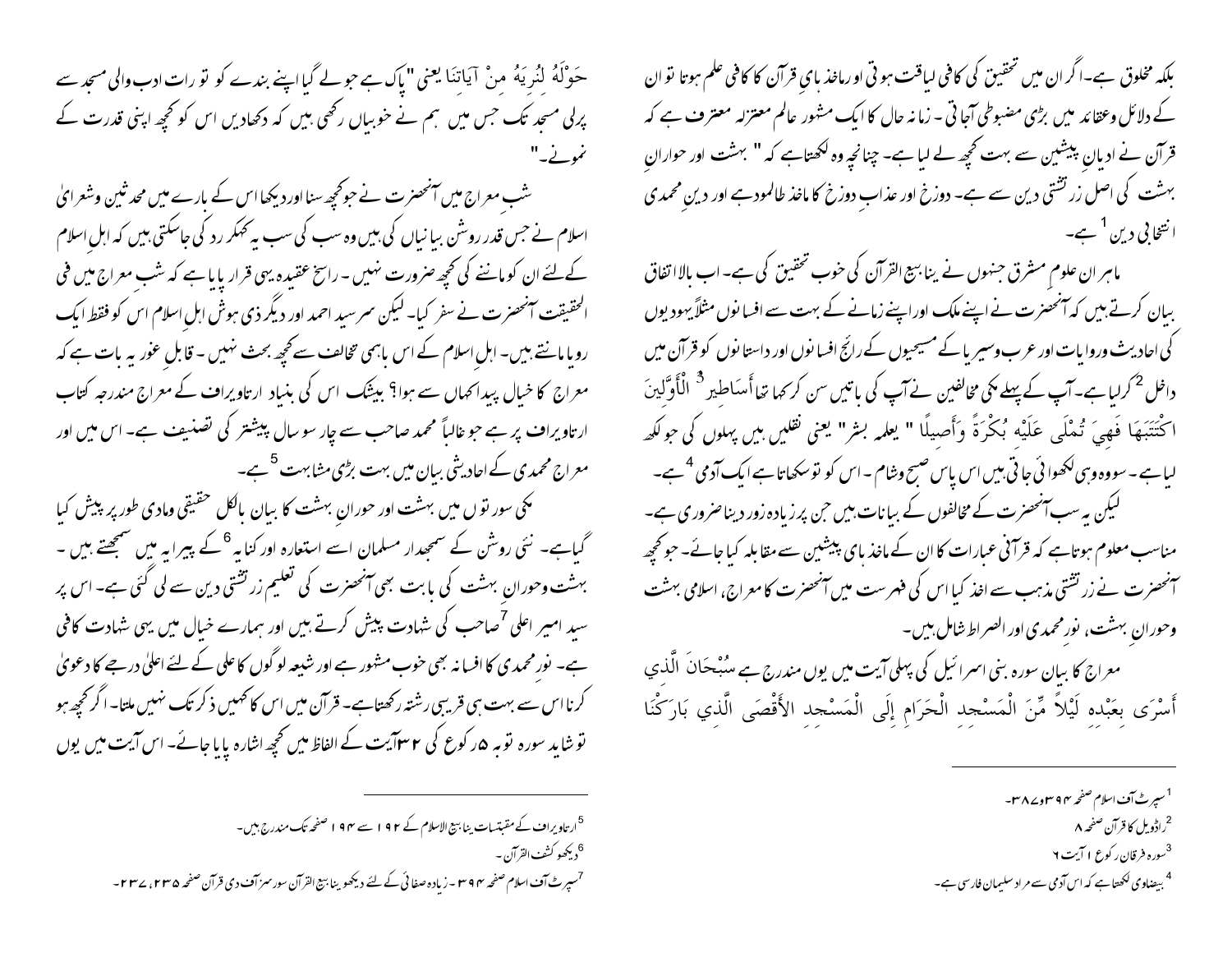لفظ صراط فارسی قدیم کے لفظ جینوت سے ماخوذ ہے اور یہ خیال سمراسمر زر تشتی دین سے تعلق رکھتا ہے۔ یہ لفظ دین کرت سے منسوب ہے جہاں متکلم کھتاہے کہ وہ اس واسطے خدا کی پرستش کرتا ہے کہ دوزخ کے سخت عذاب سے بچ کراور جینوت سے گذر کر مبارک مقام میں اگرچہ محمد صاحب نے انجیل کا ذکر کیا اوراسے کلام اللہ مانا اور کہا کہ وہ یسوع (عیسیٰ) پر نازل ہو ئی تھی اور قرآن پہلی کتا بوں کامصد ق <sup>7</sup>ومحافظ ہے تو بھی معلوم ہوتا ہے کہ آنحصرت کو یہود و نصار <sub>ک</sub>ی کُٹپ متُدسہ سے بہت **تھم واق**فیت تھی۔آنھنزت کے زمانے سے بہت عرصہ بعد بائبل کا عربی زبان میں تر*جمہ <sup>8</sup>ہو*ا - حو تحچی*ہ آپ نے یہود*ی اور مسیحی دین کے بارے میں لکھا ہے وہ سب کا سب زیادہ تر حعلی اناجیل اور یہودی <sup>9</sup>احادیث سے لیا گیا ہے۔ چنانچہ سورہ نمحمف کی **۸ ویں آیت سے ۴۵ ویں آیت تک** اصحاب کھف کا افسا نہ مندرج ہے۔ یعقوب سمرو کی حبو ۵۲۱ ء میں مر گیا اس افسانہ کانحچھ ذکر کرتا ہے حبوسات سونے والیوں کی کہا ٹی کے نام سے مشور تھا اور نوار یخی لحاظ سے بالکل عنیر معتبر ہے۔ محمد صاحب کی خطا اس افسا نہ کو قبول کرنے میں ان سمریع الاعتقاد مسیحیوں کی خطا سے بڑی نہیں ہے جنہوں نے اس کو بیان امر واقعی مان رکھا تھالیکن اس بات کوما ننا نہایت مشکل ہے کہ پہ افسا نہ ازل ہی سے لوح محفوظ پر مرقوم تفاحوحببرائيل كي معرفت نازل ہوا۔ پھر مریم طاہرہ کی نواریخ بھی قریباً سب کی سب حبعلی اور عنبر معتبر اناحبیل سے لی کئی ہے۔ اس سے صاف معلوم ہوتا ہے کہ آنھھنرت مریم کو موسیٰ وہارون کی بہن مریم سے تمیز

> <sup>6</sup> ينابيع الإسلام اردو صفحه ۱۱۸،۱۱۵ <sup>7</sup>سورہ مائدہ <sub>کے ر</sub> کوع آیت ۵۲ – <sup>8</sup>راڈویل کا قرآن صفحہ ۱۱ <sup>9</sup> یہ کتابیں • ۲۲ءسے • ۵۳۰، تک نضنیف ہوچکیں تھیں اور عرب کے یہودی ان سے بخوبی واقف تھے۔

مرقوم ہے گیریڈونَ أَن یُطْفؤُواْ نُورَ اللَّه بأَفْوَاههمْ "یعنی طِہتے ہیں کہ بجا دیویں روشنی اللہ کی اپنے مو نہوں سے " ۔خلاصۃ التفاسیر میں لکھاہے کہ یہ آیت محمد کی روشنی اور دین احمدی کے ثبات ودوام کا ثبوت ہے لیکن نورمحمدی کی طرف اس سے کچھ اشارہ ملتا ہے یا نہیں مشکوک امر ہے۔ تاہم راسخ العقیدت مسلمان اس نور کے وجود پر بہت <sup>1</sup> زور دیتے ہیں۔ اس کی اصل بھی زر تشتی دین میں ملتی ہے۔ مینوخرد اور خشیتہ میں نور جمشید کا بھی ایسا ہی بیان پہلوی زبان میں *مندر*ج <sup>2</sup> ہے حو کہ اسلامی افسانے کی طرح پشت درپشت روایتڈرواج پاتا چلاآیا ہے۔ پھر الصراط یعنی دوزخ پر کے پُل کی بابت یوں لکھاہے ۔ وَلَوْ<sup>3</sup> نَشَاء لَطَهَسْنَا عَلَى أَعْيُنِهِمْ فَاسْتَبَقُوا الصِّرَاطَ ۖ احْشُر<sup>14</sup>وا الَّذِينَ ظَلَمُوا وَأَزْوَاحَهُمْ وَمَا كَانُوا يَعْبُدُونَ من دُونِ اللَّهِ فَاهْدُوهُمْ إِلَى صِرَاطِ الْحَحِيمِ "يعني اور ٱلرَّبم طِيسٍ مٹادیں ان کی آنکھیں۔ پھر دوڑیں راہ چلنے کو۔ جمع کرو گنہگاروں کو اوران کے حوڑوں کو اور حبو کھچھ پوجتے تھے اللہ کے سوا۔ بھر چلاؤان کوراہ پر دوزح کی۔" قرآن میں صراط کا مفهوم پُل نہیں ہے لیکن امام عزالی صاحب فرماتے ہیں کہ " یہ دوزخ<sup>5</sup> پر ایک <sup>پ</sup>ل ہے جو تلوار سے تیز اور بال سے زیادہ باریک ہے۔ کافروں کے یاؤں اس پر سے پھسلینگے اور وہ تقدیر العیٰ کے موافق دوزخ میں گرینگے۔ لیکن مومنین کے یاؤں خدا کے فصل سے اس پر حم کر پڑینگے اور وہ پُل سے گذر کر حٖنت الفر دوس میں پہن<u>چینگ</u>ے۔

<sup>1</sup> قصص الانبسااور روضته الاحساب كوملاحظه كييحئے – <sup>2</sup>اصل عبارت بنا بيع الاسلام فصل نهم صفحه ٢٠ - اسے آخر تك منقول ہے۔ <sup>3</sup>سورہ یسین <sub>م</sub>ہر کوع آیت ۲۲ <sup>4</sup>سوره صافات ۲ ر کوع آیت ۲ ۲، ۲۳ م <sup>5</sup> دیکھواحبائے علوم الدین۔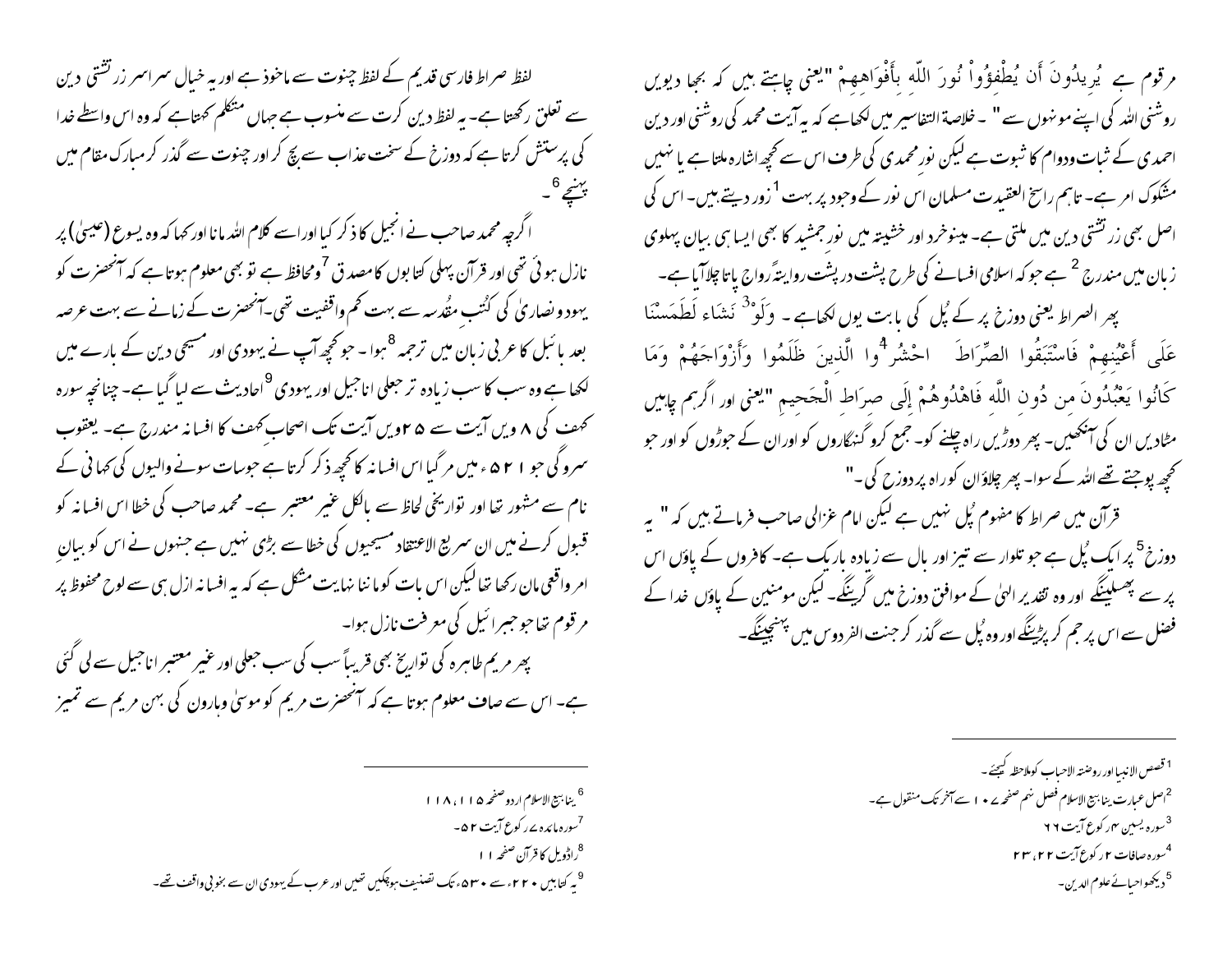سورہ مریم کے ۲ رکوع ۲ ا ویں آیت سے ۳۵ آیت تک یسوع مسح کی پیدائش کا حال مرقوم ہے ۔ درخت خرما کا افسانہ ایک عنیر معتبر کتاب مسمٰی بہ " تواریخ مریم وطفولیت مسیح" میں پایاجاتا ہے۔ پھر سورہ مریم سو رکوع اور سورہ عمران سو رکوع میں مسیح کا گھواے میں سے کلام کرنے کا افسا نہ بھی مندرج ہے۔ اس کی اصل " انجیلِ طفولیت " ہے اور آپ کی حرموں میں ا یک مریم نامی بھی تھی حوآپ کی نہایت عزیزاور غالباً اس افسا نہ سے بخو بی واقف تھی۔ سوره مائده ۱۵ رکوع آیت ۹ • ۱ و • ۱۱ میں ایک اور افسانہ مرقوم ہے۔لکھاہے کہ عیسیٰ(یسوع) مٹی سے پرندے بناتا تھا- اس افسا نہ کی اصل ایک اسمرا ئیلی مرد تھومانامی کی عنیر معتبر انجیل <sup>6</sup>ہے - پھر مائدہ کا مفروضہ معجزہ سورہ مائدہ ۵ ا رکوع ۱۱۲، ۱۱۵ آبات میں مندرج ہے چنانچہ اسی مفروصنہ معجزے کے بیان کے سبب سے اس سورہ کا نام مائدہ رکھا گیا ہے یہ افسانہ صرور حنبشی اصل کا ہے کیونکہ قرآن میں مسیح کے شاگردوں کے حن میں لفظ حوار یوں استعمال کیا گیا ہے جو کہ عربی لفظ نہیں بلکہ اہل حبش کی اصطلاح ہے ۔ ابتدائے اسلام میں بعض مسلمان عرب سے سِاگ کر حبش میں جا کر پناہ گزیں ہوئے تھے اور ممکن ہے کہ انهوں نے وہیں یہ داستان سنی ہواور اگرایسا نہ ہوا ہو تو یہ عثائے<sup>7</sup>ربا فی اور پطرس کی روبا<sup>8</sup> کا گڈمڈ بیان ہے۔ مسیح کے مصلوب ہونے کے بارے میں سور ہ نساء ۲۲ رکوع کی ۵۶ اوپں آیت میں یوں لکھا ہے کہ وَمَا قَتَلُوهُ وَمَا صَلَبُوهُ وَلَـــکِن شُبِّهَ لَهُمْ "یعنی نہ اسکومارا ہے نہ سولی پر حیڑھا پالیکن وہی صورت بنگئی ان کے آگے۔"

> <sup>6</sup> ينا بسيع الإلسلام اردو صفحه ٨٢، ٨٢ لوقا ۲۰ : ۲۰ - س <sup>8</sup> اعمال الرسل • ۱ : ۹ تا ۱۹

نہیں کرسکے ۔ چنانچہ قرآن میں مرقوم ہے <sup>ی</sup>ا اُُّحْت<sup>1</sup> هَارُونَ مریم ابنت عمران<sup>2 یعن</sup>ی "اے ہارون کی بہن۔ مریم عمران کی بیٹی۔" عمران عمرام کی عربی صورت ہے اور بائبل میں عمران موسیٰ وہارون اور ان کی بہن مریم کا باپ<sup>3</sup> بیان کیا گیاہے۔مریم کی پیدائش کا بیان سورہ عمران <sup>مہ</sup>ار کوع **۸ س<sub>اویں اور 4 س**</sub> ویں آیت میں مندرج ہے اوراس کی تفسیر میں " پروتیو<sup>4 مجیلی</sup>م جیکو بائی منارس" سے نقل کرتا ہے۔ پھر اسی سورۃ کی ۴مهویں آیت میں مرقوم ہے ذَلكَ منْ أَنبَاء الْغَيْبِ نُوحيه إِلَيكَ وَمَا كُنتَ لَدَيْهِمْ إِذْ يُلْقُون أَقْلاَمَهُمْ أَيُّهُمْ يَكْفُلُ مَرْيَمَ " يعني يه خبريں عنیب کی بیں۔ ہم بھیجتے بیں تجھ کواور تو نہ تھا ان کے پاس حب ڈالنے لگے اپنے قلم کہ کون یالے مریم کو۔" بیضاوی لکھتاہے کہ " اس آیت میں خاص کر اس کے الہامی ہونے پر زور دیا گیاہے" لیکن الہامی ہونے پر زور دینا بالکل عنیر صروری اور بیفائدہ معلوم ہوتا ہے کیونکہ یہ افسا نہ پہلے ہی خوب مشور تھا۔ پروتیو تجیلیم میں لکھاہے کہ" اس<sup>5</sup> (کابن) نے ہر ایک کواپناعصادیااور عصاسے ایک کبوتر لکلا اوراڑ کر یوسف کے سمر پر جا بیٹھا اور کابن نے اس سے کہا کہ تونے قرعہ کے وسیلے سے خداوند سے اس کنواری کو پایاہے۔ نواس کی اپنی حفاظت میں لیلے۔"

> <sup>1</sup>سورہ مریم ۲ رکوع کی ۲۸، ۲۹ ویں آیت۔ <sup>2</sup>سوره مریم ۲ رکوع ۲ اویں آیت گنتی کا ۲ ۲واں باب $^3$ <sup>4</sup> دیکھو کتاب مسملی به کرستوماد با بیضاویا نه صفحه ۲ ۲، ۹ ۵ <sup>5</sup>اصل یونا فی عمارت بنا بسیج الانسلام اردو کے 1 <sub>مے</sub>ویں صفحہ پر *مند*رج ہے۔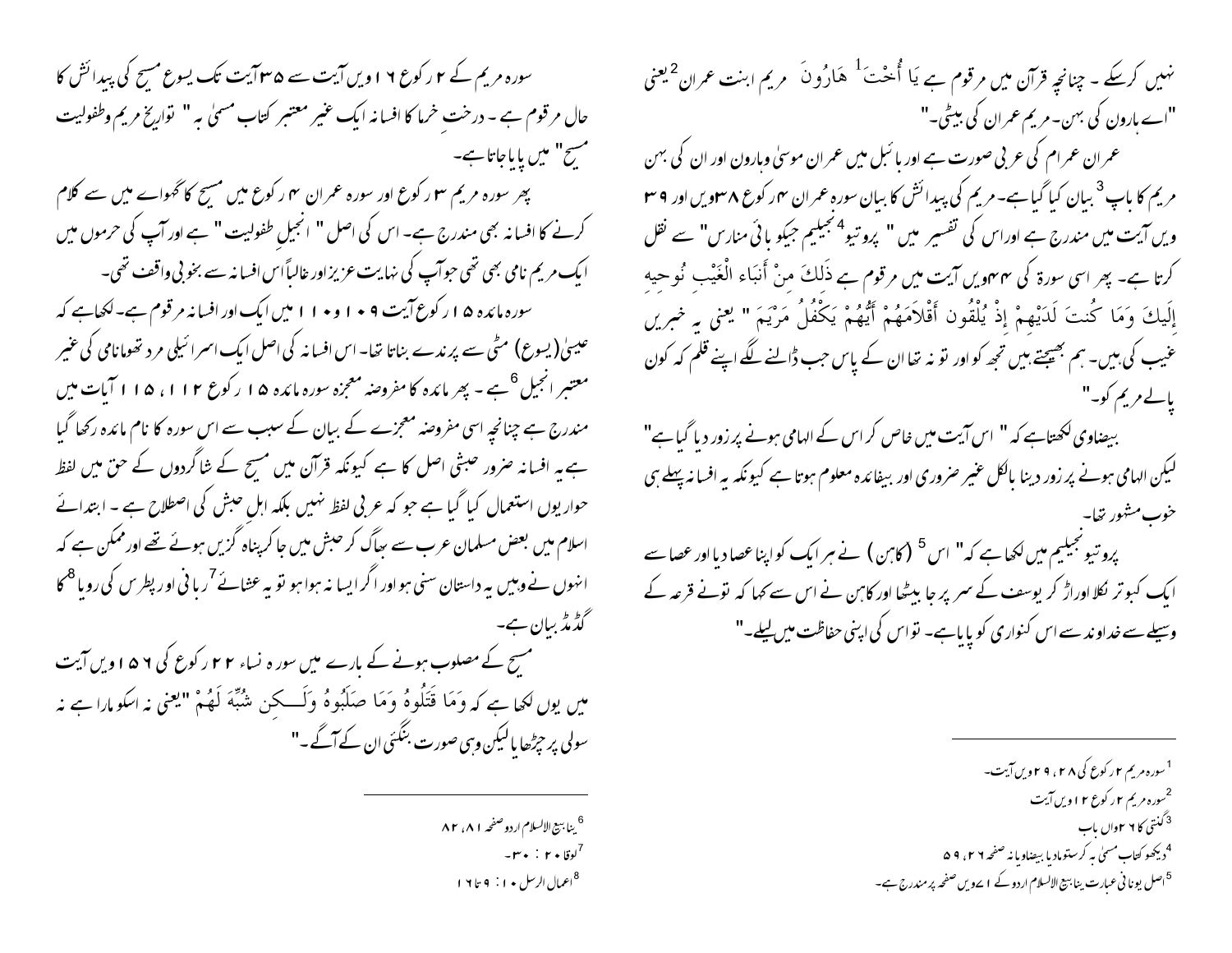ا گرچہ قرآن اپنے دعویٰ میں کُتب مقدُسہ کا مصدق ومحافظ ہے تو بھی یہاں بے دین لو گوں کے ملحدا نہ خیالات اور رو بہ کواختیار کرتا <sup>1</sup>ہے۔آنحصرت مسیحی دین کی سچی تعلیم تثلیث فی التوحید سے بالکل ناآتشناو ناواقف تھے اور سورہ مائدہ میں حواسب نے اس تعلیم کا بیان کیا ہے وہ مسیحی دین کے کسی عقیدہ میں بھی نہیں یا یاجاتا-

امام عزالی صاحب لکھتے ہیں کہ " ہر ایک<sup>2</sup> کچکے مسلمان کو اس بات پر ایما ن لانا چاہیے کہ دو پلڑوں اور شاہین والے ترازومیں اللہ تعالی کی قدرت سے اعمال تو لے جاوینگے" ۔ یہ وہی میزان ہے جس میں قبامت کے دن لوگوں کے نیک وبد اعمال کا وزن کیا جاویگا اور اس کےمطابق سمزاوحزاملیگی۔ قرآن کی تعلیم اس مصمون پر بالکل صاف ہے۔ چنانچہ سورہ مومنون ۲ ر کوع آیت ۲ • ۱ تا ۲۰ • ۱ میں یوں مر قوم ہے :

فَمَن تَقۡلَتْ مَوَازِينُهُ فَأُوْلَٰٓئِكَ هُمُ الْمُفْلِحُونَ وَمَنْ خَفَّتْ مَوَازِينُهُ فَأُوْلَٰئِكَ الَّذينَ خَسرُوا أَنفُسَهُمْ في حَهَنَّمَ خَالدُونَ يعني پس <sup>ج</sup>ن كي<sup>3</sup> بياري بهويں تولیں وہی لوگ کام کے <u>لک</u>ھ اور ح<sub>ب</sub>ی کی بلکی ہوویں تولیں سووسی بیں حو بار بیٹھے اپنی جان- دوزخ نییں ریا کریننگ ۔'**'** 

اعمال انسانی کے وزن کر نیکا خیال نہایت قدیم مصری خیال ہے ۔ یہ بھی ایک عنیر معتبر کتاب میں یا یاجاتا ہے حوعالیاً پہلے پہل مصر میں لکھی گئی تھی اوراس کاایک عربی نسخه بھی تعا- اس میں لکھا ہے کہ قیامت کے روز ارواح انسا فی ترازو میں تو لے جاوینگے- پس نہایت

<sup>1</sup> دیکھوراڈویل صاحب کا قرآن صفحہ ۷ ۲ ماشیہ دوم اور بنا بیج الاسلام انگریزی صفحہ ۱۵ ا، ۱۵۰ اردوصفحہ ۸۴- ۹ جہاں بسلیذ کے پھٹکر الفاظ پائے جاتے ہیں۔ <sup>2</sup> احساء علوم الدين <sup>3</sup> دیکھوسورہ اعراف۔سورہ القارعہ اور پورے بیان کے لئے " فیتحہ آف اسلام "طبیع سوم صفحہ ۲۵۸ اور ۲۵۹

صفا ئی اور صراحت سے معلوم ہوجاتا ہے کہ یہ خیال <sub>ک</sub>ماں سے لیا گیا ہے ۔ اس قسم کی اور بھی بہت سے سی مثالیں بیں حبوینا بیج الاسلام کے مطالعہ سے معلوم ہوجاو ینگی۔ قرآن کے جو جصے یہودی نواریخ سے واسطہ رکھتے ہیں اور ان کی بنیاد آنھھنرت کے عہد عتین کے علم پر نہیں بلکہ ان کی سنی سنا ئی حکایات وداستانوں پر ہے حوآپ یہودیوں سے سنا کرتے تھے۔انسانی پیدائش کے قرآنی بیان کے متعلق سورہ بقرہ میں مرقوم ہے کہ آدم نے خدا کے کھنے سے ہر ایک حبیر کا نام رکھا۔ یہ بیان قرآن سے پیشتر ہی یہودی احادیث کی کتاب مسملی ہہ" مدارش رباہ" میں *مند*رج تھا<sup>4</sup> تھا۔ ابلیس کاآدم کے سامنے گر کر اسے سجدہ نہ کرنا قرآن کی بہت سی سور نوں<sup>5</sup>میں مذکور ہے۔ یہ امر نہایت قابل عور ہے کہ یہ تمام سورتیں با ستشنائے ایک حو کہ غالباً کمی ہے

سنمھنرت کے ایام مدینہ کے وسطی <sup>6</sup>حصے کی بیں حبکہ آپ مسیحیوں سے دوستی رکھتے تھے کیونکہ ر بی گائگر کے بیان کے مطابق یہ افسا نہ مسیحیوں سے لیا ہوا معلوم ہوتاہے اگرچہ اس کے بعد کی تصنیف ر بی موسیٰ کی مدراش میں بھی اس کا ذکر پایا جاتا ہے۔ یہ امر بہت ہی عجیب ہے کہ شیطان کے لئے حبو نام استعمال کیا گیا ہے وہ عبرانی نہیں بلکہ وہی <sup>7</sup>ہے حبو مسیحیوں نے استعمال کیاہے۔ اس میں شک نہیں کہ محمد صاحب کو یہودیت سے واقفیت حاصل کر نیکا کافی موقعہ

تعالیکن آنھنرت نے اپنے معلومات کی تحصیل عبرانی گٹب مقُدسہ سے نہ کی بلکہ یہودی

<sup>4</sup>اصل عمبرا فی عبارت" حبود انرم اور اسلام" کے صنحہ ۲ <sub>کے ب</sub>ر نقل کی گئی ہے کہ ربی گایگر کی کتاب کا انگریزی ترجمہ ہے Was hat mohammed aus judenthusme autyenommen <sup>5</sup>سورہ حجر ۵ ا رکوع ۲۸، ۳۴۔ بنی اسرائیل ۱۷ رکوع ۲۳، ۲۵ - کھٹ <sub>مے ر</sub>کوع ۳۸ تار کوع ۵ ا ۱ - ص ۵ رکوع ۱ <sub>م</sub>، ۸۶-اعراف ۷ رکوع • ۱- تا ۱۸ <sup>6</sup>ے 9 ا ۲ء تک <sup>7</sup>ابليس (διαβολο) نه كه الشيطان ( Δι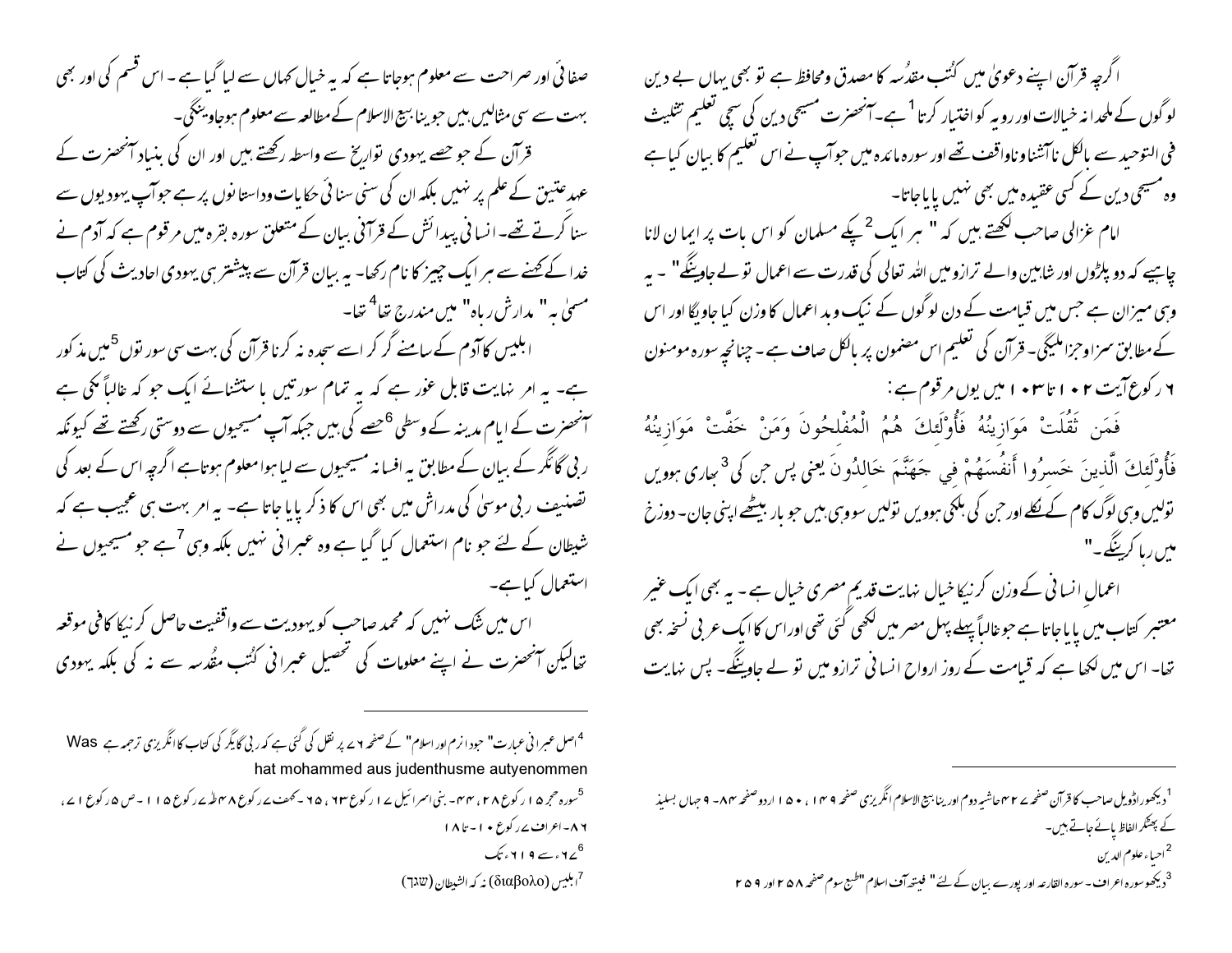سے لیا گیاہے لیکن صحت سے نقل نہیں کیا گیا کیونکہ کوّے کاآدم کی طرف بھیجاجانالکھاہے نہ کہ قابیل کے پاس <sup>6</sup>ے

باروت وماروت کا عجیب قصہ حو سورہ بقرہ ۱۲ ر کوع اور ۹۶ آیت میں مندرج ہے صریحاً ربیوں کے بیانات سے ماخوذ ہے۔ اس کی اصل عبرانی عمارت کو گائگر نے مع سندات لکھاہے۔ اسی طرح سے اور بہت سے مروجہ افسانوں کو حسب موقع اور حسب صرورت قرآن میں داخل کرلیا گیا ہے۔ اگر یہ افسانے سچے ہیں تو صرور حبیرا ئیل نے محمد صاحب کی ولادت سے صد پاسال پیشتر دیگر معلمین بنی آدم کو پہنچائے ہوئگے اور اس صورت میں اب ان کے تکرار کی تحچھ صرورت نہ تھی۔ بہر کیف اب یہ تسلیم کرنا نہایت مشکل ہے کہ نزول قرآن وحی کے وسیلے سے ہے اور قرآن ازلی کتاب ہے۔

گائگر نےکھاہے کہ حو یہودی عرب میں بودو باش کرتے تھے وہ باوجود یکہ عربی بول سکتے تھے تو بھی انہوں نے ربیوں کی عبرانی دینی اصطلاحات اور عبرانی ناموں کوقائم رکھا-پس حبو الفاظ عربی اصل کے نہیں بلکہ عسرا فی الاصل بیں ان سے اس امر کا ثبوت ملتاہے کہ حن اسلامی اصطلاحات کا بیان ان کے وسیلے سے کیا جاتاہے وہ سب کی سب یہودی الاصل <sup>7</sup> بی<sub>ں۔</sub> قرآن میں بہت سے عسرا فی الفاط پائے جاتے بیں مثلاً، تا بوت، نوریت، جنتِ عدن، فر دوس، جضتم ، احبار، درس، ربا نی<sup>8</sup>، سبت ، طاعوت، اور فرقان وعنیره- فتح بدر کو یوم الفرقان لکھاہے۔ فرقان <sup>9</sup>روشن کرنے اور وحی بھیجنے کے معنوں میں بھی استعمال ہوا ہے چنانچ<sub>ہ</sub> سورہ

<sup>6</sup> دیخ<del>و</del>راڈویل صاحب کا قرآن صفحه ۹ ۸ ۴ اورحاشیه چهارم اور گائگر کاحبودی ازم اوراسلام صفحه ۸۰- گائگر کی حبود ی ازم اوراسلام صفحه النين ۔<br><sup>7</sup>سورہ عمران ۸ رکوع کی **۲**۷مویں آیت اور مائدہ ۷ رکوع سے ۹ رکوع تک ۸ میں ۲۸ ویں آیات میں عزت و بزرگی کے نشان کے طور پر استعمال کیا گیاہے۔ <sup>8</sup>ان معنوں میں اس لفظ کا استعمال علط ہے ۔ <sup>9</sup>سوره بقره ۴۳ کوع آیت ۲۵۷

احادیث اور مروجہ افسانوں سے حو کہ نواریخی لحاظ سے بالکل عنیر معتبر اور ہیچ بیں اور اس کا نتیجہ یہ ہے کہ قرآن میں عہد عتیق کے لوگوں کے حالات بالکل گڈیڈ اور اعلاط سے بھرے پڑے بیں۔محمد صاحب نے بزر گان دین اورانبیائے سلف کو قرآن میں جس ترتیب سے بیان کیا ہے اور جس جس زمانے سے ان کو منسوب کیا ہے اس کے لحاظ سے ر بی گائگر یہ صحیح نتیجہ لکالتا ہے کہ محمد صاحب نے کٹب مقُدسہ یہود کو کسجی دیکھا ہی نہیں۔ پھر آنمحضرت کے مکی مخالفین نحُمها وَلَقَدْ ۚ نَعْلَمُ أَنَّهُمْ يَقُولُونَ إِنَّمَا يُعَلِّمُهُ بَشَرٌ لِّسَانُ الَّذِي يُلْحِدُونَ إِلَيْه أَعْجَميٌّ وَهَـــٰذَا لِسَانٌ عَرَبيٌّ مُّبِينٌ،، وَقَالَ<sup>2</sup> الَّذِينَ كَفَرُوا إِنْ هَذَا إِلَّا إِفْكٌ افْتَرَاهُ وَأَعَانَهُ عَلَيْه قَوْمٌ آخرُونَ "يعني <sub>اور</sub>بم كومعلوم ہے كہ وہ كھتے ہيں اس كو نوسكھاتا ہے آدمی <sup>3</sup>ے جس پر تعریض کرتے ہیں کہ اس کی زبان ہے اوپری اور بہ (قرآن) زبان عربی ہے صاف کینے لگے حبومنکر بیں اور تحچیہ نہیں بیرمگر حصوٹ یا ندھ لا ماہے اور ساتھ دیا ہے اس کا اس میں اور لو گوں <sup>4</sup> نے "۔ ہہر عال اس میں ذرا بھی ش*ک نہیں* کہ قرآن میں حو *کچھ مند د*ج ہے اسکے لئے حبیرائیل کی کوئی صرورت نہ تھی بلکہ وہ تمام بیانات بغیر حبیرائیلی مدد کے مآسا فی بہم پہنچ سکتے تھے۔ اس مصنمون پرطویل بحث کاموقعہ نہیں ہے لہذا مختصراً چند باتیں اور پیش کی جاتی

قابیل اور ہابیل کے بیان میں لکھاہے کہ خدانے ایک کوا بھیجا جس نے زمین کھود کر قابیل <sup>4</sup>کو بتایا کہ اپنے سائی کے خون کو <sup>کس</sup> طرح سے جھیائے۔ یہ افسانہ بھی یہودی روایات

<sup>1</sup>سوره نحل ۴ <sub>ا</sub> رکوع ۵ • ۱ ویں آیت۔ <sup>2</sup>سوره فرقان ۱ رکوع ۵ویں آیت <sup>3</sup> بیضاوی لکھتاہے کہ " اور لوگوں " سے یہودی مراد بیں۔دیکھوجلد دو م صفحہ ۳۳۔ <sup>4مف</sup>سرین نے اس آدمی کے کئی نام پیش کئے ہیں۔ گائگر کا خیال ہے کہ یہ عبداللہ بن سلام ایک ر بی ت<del>عا</del>حس کے ساتھ محمد صاحب متواتر دوستی رکھتے تھے۔ <sup>5</sup>سوره مائده ۵ ر کوع ۴**۳۴ پ**س آیت -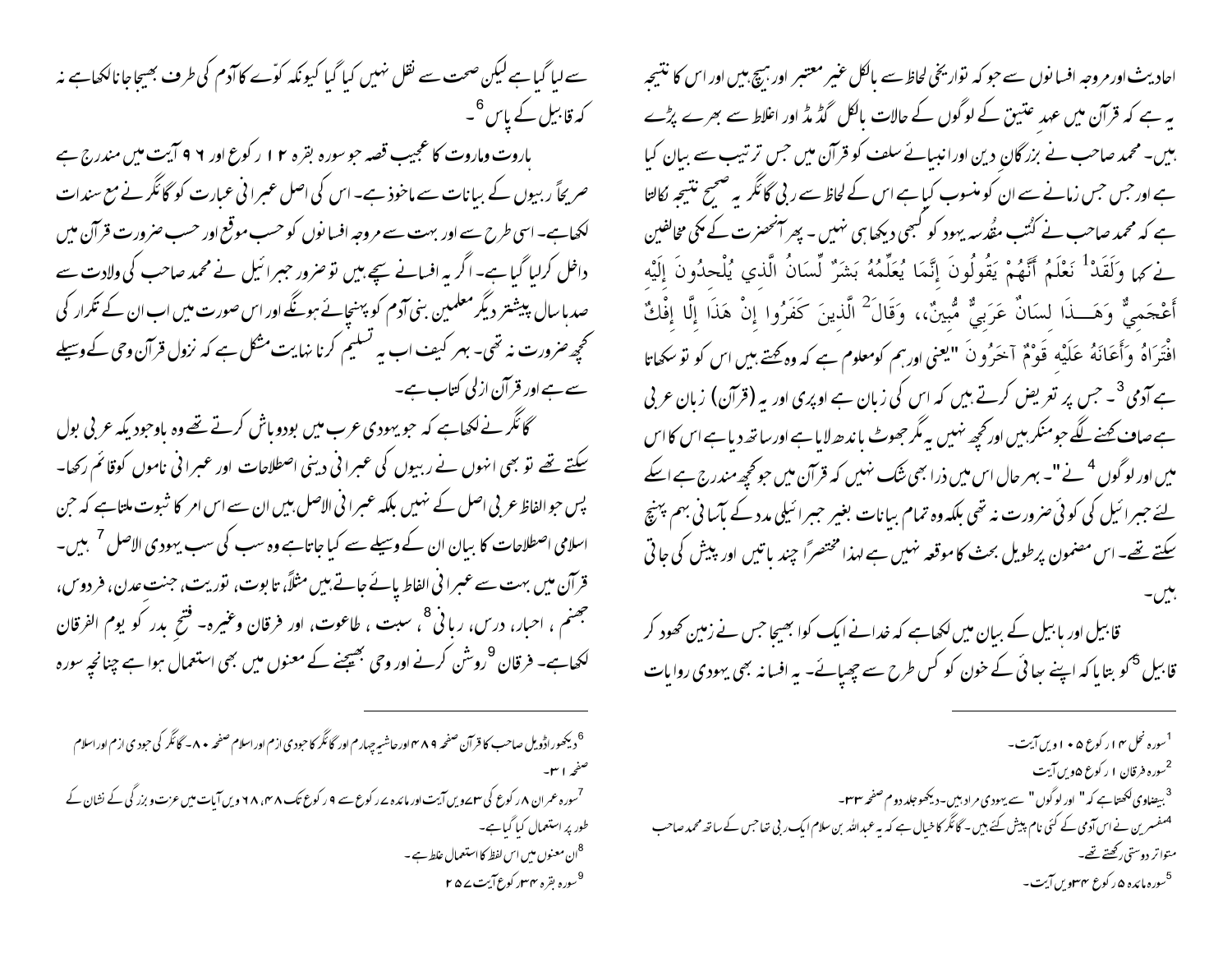کے معنوں میں استعمال کیاہے۔ ملہ کے اصلی اور درست معنی " لفظ" کے ہیں لیکن قرآن میں دین ومذہب کے معنوں میں استعمال کیا گیاہے ۔" علَّیُّونَ کُھاف عبرانی لفظ ہے جو خدا تعالیٰ کے لئے استعمال ہوتاہے لیکن محمد صاحب نے سورہ تطفیف میں غلطی سے" کتاب" کے معنوں میں استعمال کیا ہے۔ اب کیا یہ بات قرین قباس ہوسکتی ہے کہ یہ تمام علطباں حببرائیل سے منسوب کردی جائیں <sup>9</sup>لیکن نزول قرآن کے باب میں حب ہم جانتے بیں کہ وسیلہ نزول وحی قرار دیا گیا ہے نوان السنہ اجانبہ کے الفاظ کے غلط استعمال کا حوا بدہ محمد نہیں بلکہ حبیرائیل ہی ٹھهریگا۔

گرچہ مان بھی لیا جائے کہ حوعبرا فی الفاظ قرآن میں استعمال ہوئے بیں وہ عرب میں سکونت پذیر یہودیوں میں انہیں معانی میں مستعمل تھے جن میں قرآن میں استعمال کئے گئے بیں تو بھی صاف ثابت ہوتاہے کہ معتقدات یہود نے کیسے طور سے اسلام میں دخل یایا اور سنمحضرت کو متعقدات یہود کے حصول کا کافی موقع تھا۔ پس اس صورت میں نزول قرآن کے لئے وحی کی صرورت مطلق باقی نہیں رہتی ۔اگر معتزلہ خرقے کے لوگوں کومعلوم ہوتا کہ اسلام نے عربی بُت پرستوں ، یہودیوں اورمسیحیوں کے رسم ورواج اور معتقدات کو لے لباہے نوان کی طرف سے اسلام وقرآن پر نہیں معلوم کیسے بڑے بڑے اعتراضات ہوتے اور کیا نتیجہ ہوتا- يقيناً وہ لوگ ازلت قرآن كا بالكل استيصال كرديئے- ان تمام مذكورہ بالا شواہد واقعات سے قرآن کا انسا فی پہلو نظر آتاہے اور اہل اسلام کے اس اعتقاد سے دست بردار ہوگئے، بیں لیکن بہت ہی تھوڑے بیں حو مولوی حراع لی مرحوم کی طرح یہ کھنے کی حرات کرسکتے ہیں کہ "مقلدین<sup>3</sup> کی راویوں اور خیالات کی تح<sub>جھ</sub> پروا نہیں ہو نی چاہیے کیونکہ تقلید کی قید سے آزاد ہونا قرآن کے ٹھیک اور معقول مطالعہ کی طرف پہلاقدم ہے۔"

<sup>2</sup>سوره تطفیف آیت ۱۹، ۱۹ <sup>3</sup> دیکھومولوی *چراغ عل*ی کی کتاب مسمٰی یہ For Under Moslem Rule ہیکھومولوی *چ*راغ علی کی کتاب

انبیاء میں مرقوم ہے ۔ وَلَقَدْ آتَیْنَا مُوسَى وَهَارُونَ الْفَرْقَانَ وَضِيَاء "یعنی <sub>اور</sub>ہم نے دی تھی موسیٰ کو اور بارون کو چکوتی اور روشنی -" علاوہ بریں قرآن کا نام بھی فرقان ہے۔ پھرایک اور لفظ مکینۃ ہے۔ سورہ بقر ۲۴۸ میں سموئیل بنی اسمرائیل سے یوں کھتاہوا پیش كِمَاكِمَا ہِے "إِنَّ آيَةَ مُلْكَه أَن يَأْتِيَكُمُ التَّابُوتُ فيه سَكينَةٌ مِّن رَّبِّكُمْ يعني نثانِ اس کی سلطنت کا بہ ہے کہ آوے تم کوصندوق حس میں دلجمعی ہے تہارے رب کی طرف سے "۔ پھر یہی خیال مسلما نوں کے حق میں استعمال کیا گیاہے اور سورہ توبہ میں لکھا ہے کہ ابوبکر جب عار میں تھا اس کو سکینۃ نصیب ہوئی اور سورہ فتح میں مرقوم ہے کہ حدیبہ میں ۔<br>سنحصرت سے وفاداری کا عہد کرنے والوں پر درخت کے نیچے سکینۃ نازل ہو ئی - یہ لفظ صر**ف** مد فی سور نوں میں یا یا جاتاہے - قرآفی عبارات کے بارے میں ایک لفظ'' مثانی'' استعمال ہوا ہے اوراس سے نہایت سخت پریشا فی علمائے اسلام کو پیش آتی ہے۔ چنانچہ سورہ زمرآیت ٢٣ ميں مرقوم ہے۔" اللَّهُ نَزَّلَ أَحْسَنَ الْحَديثِ كَتَابًا مُّتَشَابِهًا مَّتَانِيَ يعني الله نے اتاری بهتر بات کتاب آبس میں دہرائی ہوئی۔" ر بی گائگر نے لکھاہے کہ علمائے اسلام کی پریشا نی کی وجہ یہ ہے کہ وہ اس لفظ کی اصل

کو نہیں صمجھے۔ ر بیوں کی تصانیف میں لفظ ملکوت حکومت خدا کےمعنوں میں استعمال ہوا ہے اور یہ لفظ قرآن کے بھی کئی مقامات <sup>1</sup>میں پا یا جاتا ہے - نولد یکی بتاتا ہے کہ قرآن میں بہت سے عنیر عر في الفاظ بيس اور محمد صاحب نے ان كا علط استعمال كياہے۔چنانچہ وہ لكھتا ہے كہ " فرقان" کے اصلی معنی خلاصی بارہا ئی کے بیں لیکن محمد صاحب نے عربی " فرق" سے مغالطہ کھا کروحی

<sup>1</sup> سوره انعام ۹ رکوع ۵ <mark>۲ آیت - سوره اعراف ۲ ار کوع ۸۴ ا آیت - سوره مومنین ۵ رکوع ۹ <sup>4</sup> آیت - سوره یسین ۲ <sup>س</sup>ار کوع</mark> ۸۳ آیت۔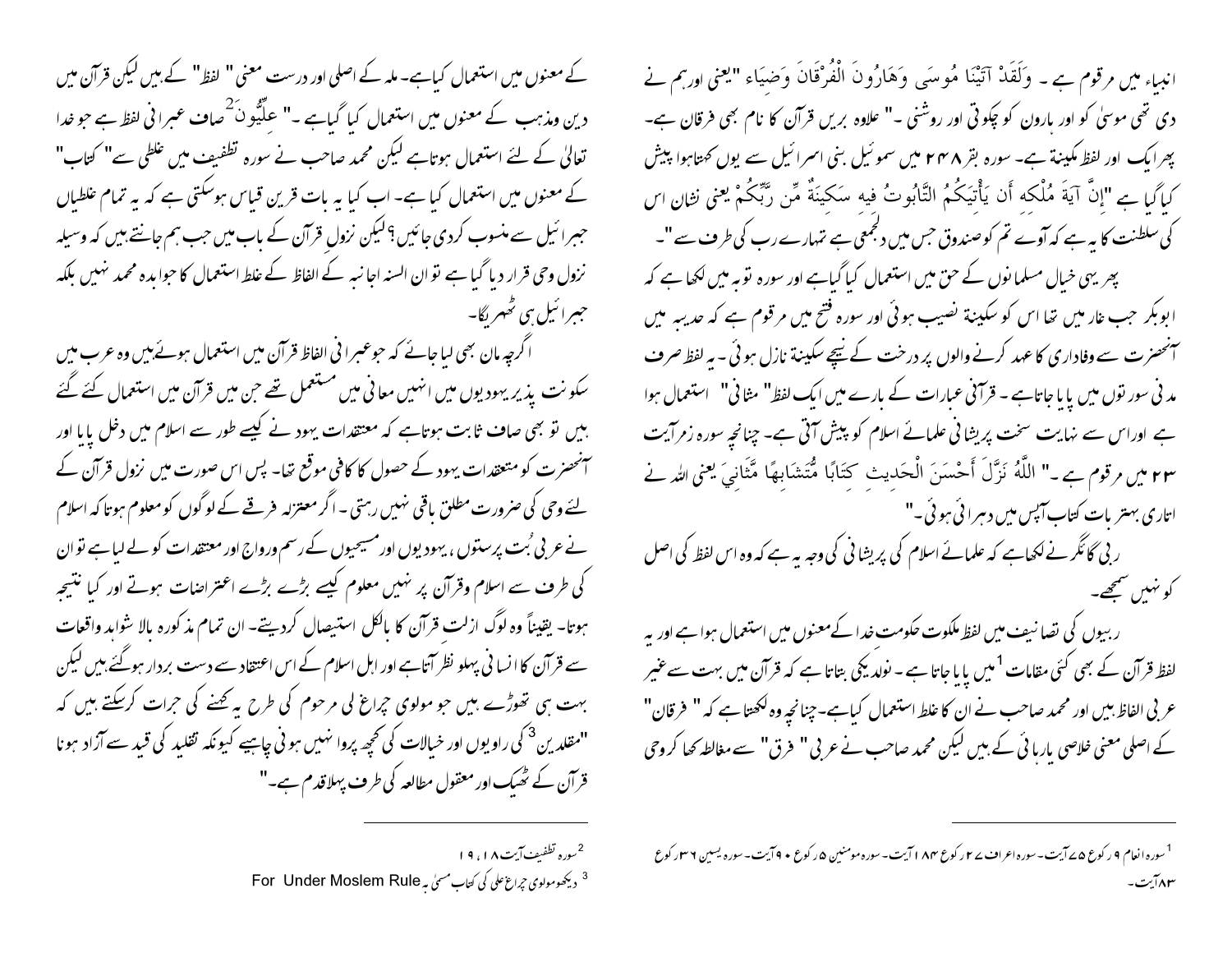کے قول کی پورے طور سے تصدیق ہوجاتی ہے۔ قرآن کے حن حصص پر بیضاوی کا" حسب الحوادث" با حسب موقعہ وحسب صرورت کاقول صادق آسکتا ہے وہ بہت سے ہیں مثلاً ولید بن مغیرہ ۔ ابولهب ، ا<sup>ف</sup>ئٹس ابن س<sub>ٹر</sub>یف اور ابوجہل کو حبووحی آسما نی کی ریا <sup>ن</sup>ی <sup>3</sup> زحرو توبیخ کی گئی ہے وہ بالکل شخصی ہے اور بغض سے پر معلوم ہو تی ہے۔ جس قدر دشمنی بڑھتی اور سخت ہو تی گئی اسی قدر وحی آسما فی بھی سخت ہوتا گیا چنانچہ سورہ مراسلات کی ۵**۱** آیت میں حوابتدا ئی مکی سورہ ہے ( • ۱ ) مر تبہ لکھاہے وَیْلٌ یَوْمَعَنْہ لِّلْمُکَنَّدِّینَ یعنی رسوائی ہے اس دن جھٹلانیوالوں کو "اہل مکہ ایمان لانے میں سست اور اعتراض کرنے میں بہت جیت تھے۔اس کا نتیجہ یہ ہوا کہ وحی آسما فی ان کے لئے پے درپے عذاب ودوزخ کے وعید سے پرُ پیغام لانے لگا۔ چنانچہ سورہ النبساء اور سورہ الر اسلت میں مرقوم ہے ۔"یعنی بیشک دوزخ ہے تاک میں - سٹریروں کا ٹھکانا-جھٹلائیں ہماری آیتیں مکرا کر اور ہر جییز ہم نے کن رکھی ہے ۔ لکھ کر ۔ اب چکھو کہ ہم نہ بڑھاتے جائینگے تم پر مگرمار، چلو دیکھو جس چیز کو جھٹلاتے تھے چلوایک جہاؤں کی جس کی تین پچا کیں بیں۔ نہ تھن کی حیاوَں اور نہ کام آوے تبشِ میں۔"

پھر کچھ عرصے بعد آنمحضرت نے اپام مکہ میں وحی کی زبانی عذاب دوزخ کا نہایت متوحش اور مفصل ببان سنانا سثروع کیا- آنمحصرت نے بیان فرمایا کہ آپ کے مخالف باہم زنجیروں میں جکڑے ہوئے حصلسانے والی ہو اور تھولتے یا فی میں رکھے جاوینگے۔ان کا لباس رال کاہوا اور گُل میں لپیٹے ہوئگے ۔ ان کو وہاں کسی طرح کی ٹھنڈک نصیب نہیں ہو کی اوران کا کھانا پینا کھولتے یا ٹی اور ہمیش*ہ بہتے* ناسوروں سے ہو گا۔انحصرت کی ناراضگی و برافر وخفک<sub>ی کے اسباب</sub> بہت ہونگے لیکن سمزائیں حد سے زیادہ سخت ہیں۔ بُت پرستی کے بارے میں لات وعز لے کا بیان کرتے وقت آپ نے علطی کی اور پھر بہت جلد اس علطی کی تصحیح بھی کرلی اور باستشنائے

قرآن اور ترجمہائے قرآن پر نظر کرنے سے وحی قرآن کی تواریخی ترتیب کانحچھ پتہ نہیں ملتا۔ طویل صور تیں سٹروع میں اور چھو ٹی آخری میں رکھدی گئی بیں اوران کی تواریخی ترتيب كامطلق لحاظ نهبيں كيا گيا۔

راڈویل صاحب کاا نگریزی ترحمہ قرآن جس میں تمام سورتیں تواریخی ترتیب سے مر تب کی گئی بیں مضامین قرآن کو حنوب روشن کرتا ہے اوراس کے مطالعہ سے صاف معلوم ہوجاتا ہے کہ محمد صاحب کے دل ودماغ میں قرآنی خیالات و تدابیر کی کیسی بتدریج تکحمیل ہوئی اور وحی آسمانی کیسے عجیب طور سے حسب موقع آنھھنرت کی صروریات کے مطابق پیغام ربانی

قرآن کے یکبار نازل نہ ہونے پر مخالفین نے اعتراض کیا اور آنحصرت کا حواب بزبان وحي آسما في سوره فرقان کی ۴۳مويں آيت اور سوره بنی اسمرا ئيل کی ۲۰۰ ويں آيت ميں يوں مندرج ہے ۔" وَقَالَ الَّذِينَ كَفَرُوا لَوْلَا نُزِّلَ عَلَيْهِ الْقُرْآنُ جُمْلَةً وَاحِدَةً كَذَلِكَ لِنُتِّبَتَ بِهِ فُؤَادَكَ وَرَتَّلْنَاهُ تَرْتِيلًا،،، وَقُرْآناً فَرَقْنَاهُ لِتَقْرَأَهُ عَلَى النَّاسِ عَلَى مْکُث وَنَزَّلْنَاهُ تَترِيلاً يعني کَھنے لگےوہ لوگ حومنکر ہیں کیوں نہ اترااس پر قرآن ساراایک جگہ اسی طرح ؟ تاثابت رکھیں ہم اس سے تیر ادل ؟ اور پڑھ سنایا ہم نے اس کو ٹھہر ٹھہر کر اور پڑھنے کاوظیفہ کیاہم نے اس کو یا نٹ کرکے پڑھے نواس کولوگوں پر ٹھہر ٹھہر کراور اس کو ہم نے اتارتے اتارا۔"

بیضاوی لکھتاہے کہ " ٹھہر ٹھہر کر" سے مراد ہے حب موقعہ<sup>2</sup> اور حب صرورت۔ اگر راڈویل صاحب کے ترحمہ کےمطابق نواریخی ترتیب سے قرآن کامطالعہ کباجائے نو بیضاوی

> <sup>1</sup> دیکھو نولدیکی کی کتاب Geschlchtedes Qurans and Sells' Historical Development of Qurán حمليٰ حسب الحوادث - جلد اول صفحه ٥٣ ه -

<sup>3</sup>سوره مد ثر ۱ رکوع ۹ ا ، سوره لهب وسوره حمزه ۱ - ۷ آیت- سوره علق ۱ رکوع ۲ - ۷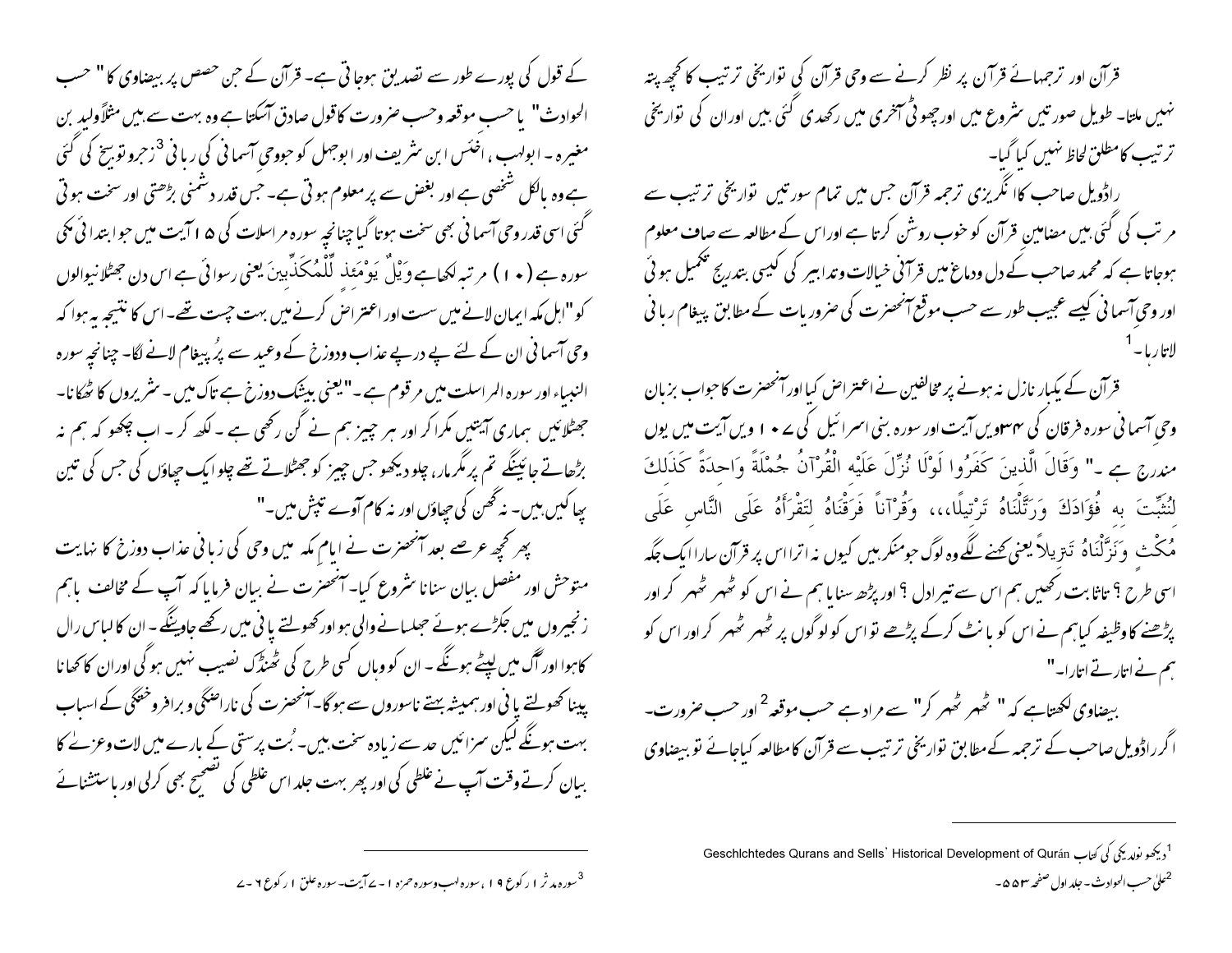صکادقینَ "یعنی کیاوہ گھتے، بیں کہ یہ بات بنالایا ؟ کوئی نہیں پر ان کو یقین نہیں۔ پھر چاہیے لے آویں کو ئی بات اس طرح کی اگر سچے ہیں۔ کھا جاتاہے کہ حن وانس سے کوئی بھی قرآن کے پایہ کی تصنیف پرقادر نہ تھا اور یہ دلیل ایسی مضبوط خیال کی گئی تھی کہ پھر دوبارہ مدینہ میں بھی پیش کی گئی - چنانچہ سورہ بقر کی ا ٢ویں آیت میں مرقوم ہے وَإِن کُنتُمْ فِي رَيْبِ مِّمَّا نَزَّلْنَا عَلَى عَبْدِنَا فَأْتُواْ بہنٹو رَۃ مٹّن مٹّنْله یعنی " اگر تم شک میں ہواس کلام سے حواتارا ہم اپنے اپنے بندے پر نولاؤ ایک سورت اس قسم کی ۔" نذیر ابن حارث نے یہ سن کر فارسی بادشاہوں کے چند قصے کھانیوں کو نظم کیا اور جیسی مجلسوں محمد صاحب قرآن پڑھا کرتے تھے پڑھ کر سنایا۔ نذیر ابن حارث کے لئے یہ فعل نہایت برُے نتائج کا باعث ہوا۔ سورہ لقمان کی آیت ۲ میں اس کے حقٌّ ميں وحي آسما في كا پيغام يوں مندرج ہے۔" وَمنَ النَّاس مَن يَشْتَري لَهْوَ الْحَديث ليُضلَّ عَن سَبيلِ اللَّه بغَيْرِ علْمٍ وَيَتَّخذَهَا هُزُواً أُولَئكَ لَهُمْ عَذَابٌ مُّهينٌ"لِعنِي اورایک لوگ بیں کہ خریدار بیں تھیل کی یا توں کے تابچلاویں اللہ کی راہ سے بن سمجھے اور ٹھہراویں اس کو بنسی - وہ حوہیں ان کو ذلت کی مار ہے۔" نذیر <sup>4</sup>جنگ بدر میں اسپر ہو گیا۔ اس کا فدیہ نامنظور ہوا اور وہ قتل کیا گیا ۔ لہذا اس پرمذ کور ہ بالاذلت کی مار پڑمی۔ ایسے خطر ناک مقابلہ کی ہعلا کون حرات کرسکتا تھا؟حق تو ہہ ہے کہ قرآن کی ما نند تصنیف کے ناممکن ہونے کے خبال میں حد سے زیادہ مبالغہ کیا گیا ہے اگر ممتنع المثال کا اشارہ نفس مصمون کی طرف ہے تو قریش کے لئے بیٹک قرآن کی نظیر پیش کرنامشکل تھا کیونکہ وہ قرآنی تعلیمات کے معتقد نہ تھے اور اگروہ کوشش کرتے توحو کحچھ وہ کرتے

وہ قرآن کی نقل قرار پاتا اور نقل اصل کی وقعت سے ہمیشہ عاری ہو تی ہے ۔ محمد صاحب نے

<sup>4</sup> بیضاوی نے اسے نذیر ابن حارث لکھاہے۔ جلدو دوم صفحہ ۱۱۲ اور تفسیر حسینی جلد اول صفحه ۱۸۳

معاملہ ِ لات <sup>1</sup>وعزےٰ اسمُصرٰت نے مکہ میں بتُ پرستی کے خلاف حو *محچھ کھ*ا اور کیا سب قابلِ تحسین وآفرین ہے۔ سنمحضرت کی رسالت اور وحی کے باب میں حب مخالفین کی طر ف سے نٹک اور اعتراضات پیش آئے توآپ کے منعاِ نب اللہ ہونے کی تائید اور آپ کے پیغام کی تصدیق پر متواتر وحی کا نزول ہونے لگا<sup>2</sup>اور ساتھ ہی آپ کے مخالفین کی سخت سمرز نش ہونے لگی۔ وحی ۔<br>سمبانی کا بہت ساحصہ اس مضمون پر پیش کیا گیا کہ انبی<u>ائے سلف کے ساتھ بھی</u> انکی اقوام نے یہی سلوک کیا تھا حو آنٹھنرت سے اہل کمہ کررہے تھے۔ لہذااہل مکہ کی مخالفت آنٹھنرت کی رسالت کی دلیل تھی۔ ہر روز کے واقعات مختلف تھے۔ مخالفت آئے دن نئی صورت اختیار کرتی تھی اور "حسب الحوادث" وحی بھی خوب حسب موقع وحسب صرورت تمام امور میں سنمحضرت کی یاوری کرتا تھا چنانچہ بکی سور نوں میں <sup>3</sup> قرآنی خدا کا اشتغال طبی سے برافر وختہ وآشفتہ ہونا اظہر من اکتمس ہے۔ ان ملامت آمیز سخت بیا نوں ہی سے معلوم ہوسکتاہے کہ خود محمد صاحب کے دل میں بھی شکوک تھے۔ نبی اللہ کی سی متانت وعظمت آپ میں مطلق نظر نہیں سمق۔ اپنی مکی سکونت کے ابتدائی حصے میں آنتھنرت نے مخالفین کوللکار ا کہ اگر قرآن من جانب الله سنہیں اور اختتراعِ انسا فی ہے تو تم بھی اسکی ما نند بنالاؤ- چنانچہ سورۃ الطور کی آیت ۳۳، مہیل مِيں مرقوم ہے۔ أَمْ يَقُولُونَ تَقَوَّلَهُ بَل لَّا يُؤْمِنُونَ فَلْيَأْتُوا بِحَدِيثٍ مِّتْلِهِ إِن كَانُوا

<sup>1</sup> دیکھو کشف القرآن طبع انگریزی صفحہ **۲۷ پ** <sup>2</sup>سورہ حم<sub>جہ</sub>بلار کوع • ۱ - سورہ ص پہلار کوع ۱ اوپں آیت۔سورہ قمر <sup>س</sup>ار کوع ۳ ساآیت۔سورہ شعراء ۲ سے ۵ آیت تک سورہ انبیاء ۶ رکوع ۳۳ آیت۔سورہ مومنین ۹ رکوع • ۵ آیت۔ <sup>3</sup>سوره التکویر ۱۵ - ۲۲ سوره النځم ۲۵ <sup>ب</sup>یت، سوره الواقعه ۳ر کوع ۲۴ تا ۷۸- سوره زخر**ت ۱** تاس<sup>س</sup>- سوره زمر ۳ رکوع ۴ ۲ آیت -سوره علق <mark>۳ رکوع ۸ <sup>س</sup>اتا ۴ م</mark>-سوره الصاد ۲ رکوع ۴ ۵ -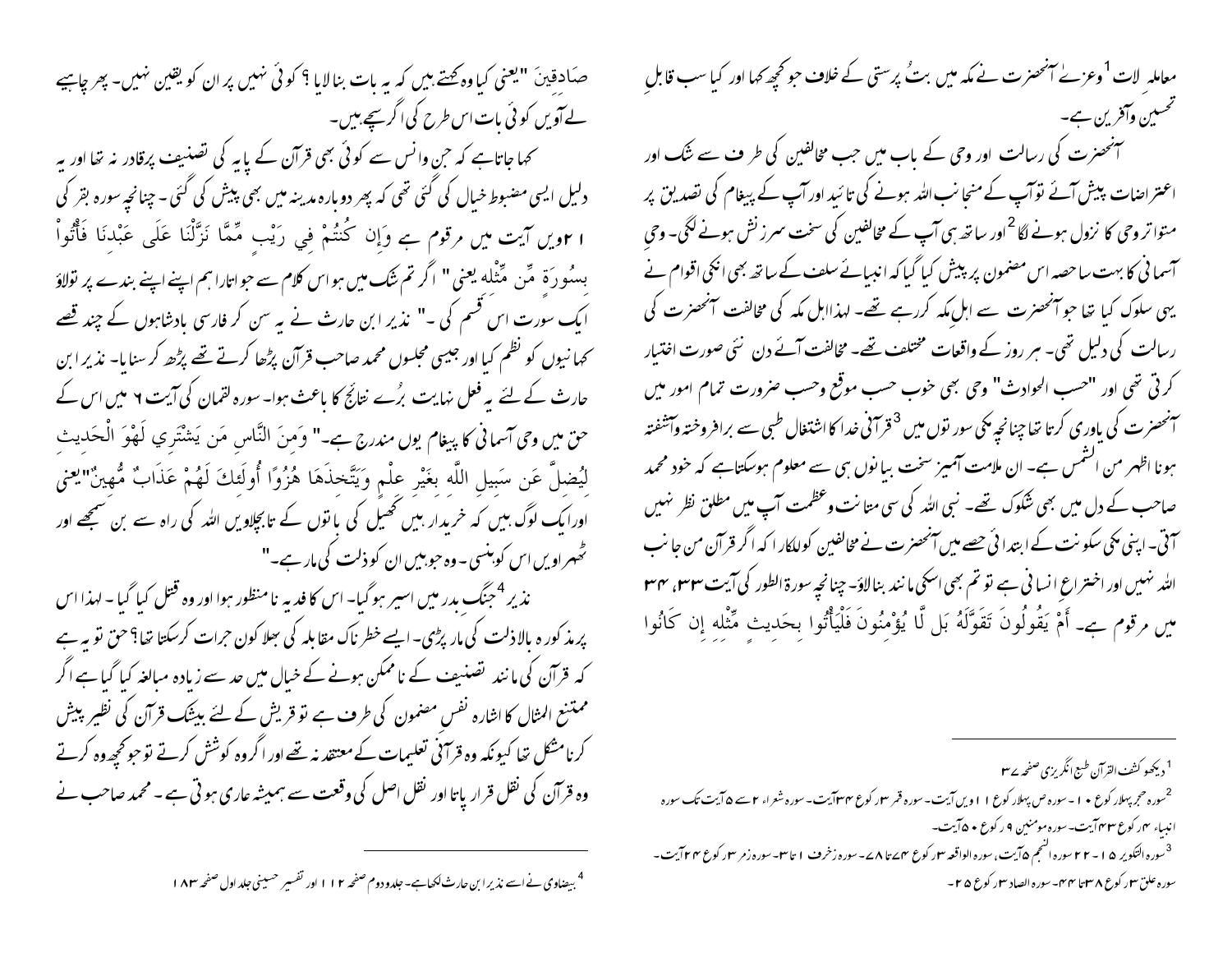قرآن پراپنی شخصیت کی بھی جیساں کر رکھا تھا اور حب تک کوئی ویسا ہی رسالت و نبوت کا مدعی نہ ہوتا قرآن کی مثال نہیں لاسکتا تھا لہذا لو گوں کے سامنے آنھھنر ت کا قرآن کو ممتنع المثال ببان کرنا اور پیش کرنا آسان تھا اور اگر بہ <sub>ک</sub>ھا جائے کہ قرآن کا طرز ببان یا قرآنی فصاحت ممتنع المثال ہے اور قرآن ہی کو فصاحت وبلاعنت کا معیار ٹھہروایں اور دیگر کٹتب کو قرآن سے مطابقت یا مخالفت کی بنا پر فصبح یا عنیر فصحیح قرار دین توواجبی نتیجه به ہوگا کہ تمام تحریرات و تصانیف جہاں تک قرآن سے مطابق ہونگی وہیں تک اچھی سمجھی جاونیگی اور قرآن سے مطابقت کرنا نقل قرار دیا جاویگا - معتزلہ فرقہ کے لوگ کھتے تھے کہ اگر خدا اجازت دیوے تو انسان قرآ<sup>م</sup>ی فصاحت و بالاعنت کی تصنیف پر قادر ہے۔<sup>1</sup>

علمائے اسلام حو قرآن کے ممتنع التخریب ہونے کی تعلیم دیتے بیں وہ سورہ ہود کی پہلی آیت کو اس امر کی سند کے طور پر پیش کرتے ہیں۔ چنانچہ مرقوم ہے "یعنی کتاب ہے کہ جانچ لی بیں پاتیں اس کی پھر تھولی گئی بیں-" لیکن اس میں ذرا بھی شک نہیں کہ خلیفہ عثمان کے عہد میں عثمان اور اس کےدیگر ساتھیوں کے سامنے قرآن کو جمع کرتے وقت مختلف قسم وقرات کی آیات پیش کی گئی بیں اور بسا اوقات پکی آیات کے مقابلہ میں دوسری رد کی گئیں اوراس سے ابتدا ی اسلام میں بہت کحچھ حِمَلَڑا بیاہوا۔

بقول بيضاوي " على حسب الحوادث" يعني حسب موقع اور حسب صرورت وحي كي مثال سورہ عمر ان میں جنگ اُحد کے بیان میں نہایت صفا ئی اور صراحت سے ملتی ہے۔ جنگ بدر میں مسلمان اہل مکہ پر بڑی نما ماں فتیح حاصل کرچکے تھے اور وہ فتیح ال<sub>ن</sub>یٰ مدد اورعنایت ایزدی<sup>2</sup> سے منسوب کی گئی تھی پھر جنگ احد میں مسلما نوں نے شکست کھا ئی اور ٹھیک نتیجہ بہ تھا کہ خدا نےان کو ترک کردیا۔

<sup>1</sup> شہرستانی الملل والخل صفحہ ۱۳۹ اس کی نہایت عمدہ بحث ( نولدیکی کی تواریخ مشرق میں ۳۲س*ت ۲*۳صفحہ تک مندرج ہے۔ <sup>2</sup>سوره انفال ۹ ویں ، • ۱ ویں اور ۱ اویں آیات۔

یہودیوں نے اسی دلیل پر <sub>ک</sub>ما" کسی سچے نبی اور انببائی شان کے حقدار نے یا اسکے ساتھیوں نےمیدان جنگ میں اپنے دشمنوں سے شکست کھائی اورایسا نقصان نہیں اٹھا یاجیسا کہ محمد صاحب اور اس کےساتھیوں نے " بیشک یہ دلیل کھرور تھی لیکن فتح بدر کے متعلق تائید آسما ٹی کے اس قدر مبالغہ آمیز بیان کئے گئے تھے کہ اب اس شکست کے لئے کو ٹی عذر ڈھونڈھنا بہت مشکل تھا۔ بڑا ہجاری خطرہ یہ تھا کہ مسلمانوں کے دلوں میں شکوک پیدا ہونے کا امکان تھا چنانچہ اس نازک حالت پر نظر کرکے مصلحت اندیش ومڈ بروحی آسما ٹی نے شکست کا سبب بیان کردیا - سورہ عمران <sup>3</sup>اس جنگ کے حوالحات سے بھری پڑ<sub>ی</sub> ہے اور اس سے صا**ف معلوم** ہوتا ہے کہ اس نازک موقع پر عین " علے حسب الحوادث" وحی نازل ہوتا رہا اور پست ہمت بارے ہوئےمسلما نوں کی دلجو ٹی اور ہمت افرا ٹی کرتارہا۔

" علے حسب الحوادث" نزول قرآن کی نہایت عمدہ مثال پاہمی دینی برُدباری اور برداشت کےمعاملہ میں ملتی ہے۔ قرُّان میں یہود و نصار پیٰ سے دوستا نہ ومعاندانہ دو نوں طرح کے سلوک کی ہدایت کی آبات پآسا نی مل سکتی ہیں۔ کسی ٹھیک نتیجہ پر پہنچنے کے لئے ان کے شان نزول کے مطالعہ سے پآسا نی معلوم ہوجاتا ہے کہ آنحصرت کی حکمت عملی کس طرح متعیر ہو تی رہی اور کیسے رخ بدلتار با۔ دینی برُباری کی تائبید وہدایت میں ذیل دو آیشیں پیش کی جا تی بیں۔ یعنی " زور نہیں دین کی بات میں<sup>4</sup>۔ " یعنی یوں<sup>5</sup>ہی ہے کہ حولوگ مسلمان ہوئے اور حولوگ یهود ہوئے اور نصاریٰ اور صائیبن ، حو کوئی ایمان لایا اللہ پر اور پچھلے دن پر

<sup>3</sup> رکوع ۱۴، آیت ۱۳۴، رکوع ۲ اآیت ۱۳۸، ۱۳۹، و ۱۴۰-رکوع ۵ اآیت ۱۴۵، ۱۴۶، ۱۴۹، ۱۴۹ در ۱۵ ، رکوع ۷ ایت ۱۶۰، ۱۶۳ اور ۱۹۵ ویں آیت-<sup>4</sup>سوره بقره ۴۵۶ کوع ۲۵۶ ویں آیت۔ <sup>5</sup>سوره بقره ۸ ر کوع ۲۱ ویں آیت۔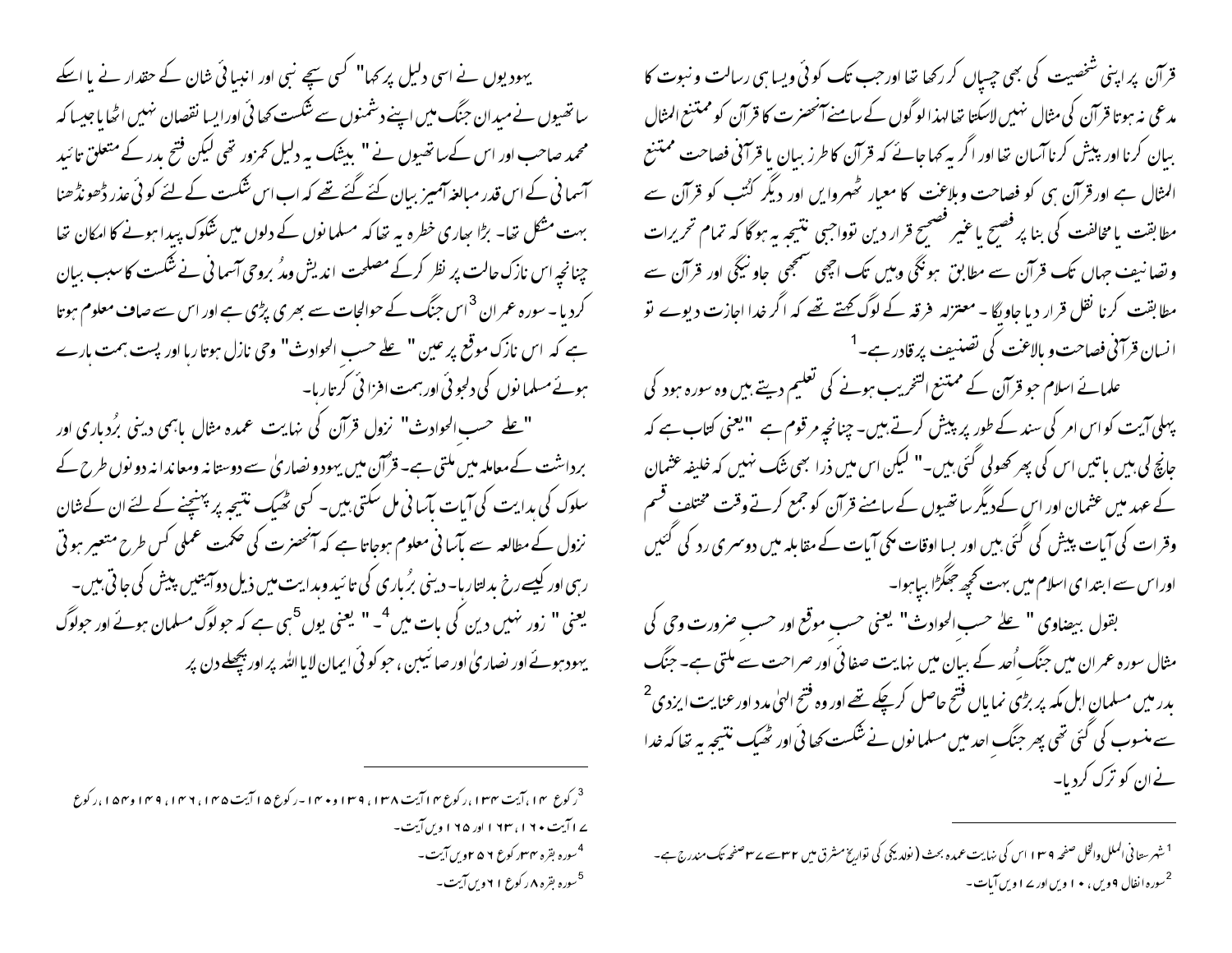اس آیت کی تعلیم ۶ ۵ویں آیت اور ۴۰۰ دیں آیتوں کی تعلیم کی متناقض ٹھهر تی ہے اور اس سے مفسرین اسلام کو بڑی مشکل پیش آتی ہے اگرچہ وہ اپنے تمام علم کا زور اسی بات میں خرچ کرتے ہیں کہ برُد ماری کی تعلیم کو برطر**ف** کریں<sup>3</sup>اور *جبر* وتشدد کا جھنڈا کھڑار *کھی*ں۔ یہود و نصاریٰ کے حق میں سورہ نوبہ کی • س**یویں آیت میں یوں مرقوم ہے " یعنی م**ار<sup>4</sup> ڈالے ان کوالٹد کہاں سے پھرےجاتے ہیں۔" نہایت افسوس کی بات ہے کہ آنحصرت پہلے تو بہ *کہہ سکتے تھ*ے "یعنی حبگڑا<sup>5</sup> نہ کرو کتاب والوں سے مگر اس طرح سے حو بہتر ہو۔" لیکن عمر رسیدہ ہو کر ایساجنگ وجدل کا صحم دیکر کشت وحون کی تعلیم مسلما نوں کے ور ثہ میں چھوڑ گئے ۔ حوشی کی بات ہے کہ حد سےزیادہ مجذوب ومتعصب اقوام کے سوا باقی مسلمان اس تعلیم پر عمل نہیں کرتے لیکن یہ تعلیم تو ہمیشہ کے لئے قرآن میں مندرج ہے۔اس سے معلوم ہوتاہے کہ بیضاوی کے قول کے موافق نزولِ قرآن کو " علے حسبِ الحوادث" جان کر نواریخی ترتیب کے مطابق پڑھنا بہت صروری ہے ۔" تواریخی ترتیب سے پڑھنے کی صرورت کی توضیح کے لئے اور بھی بہت سے مثالیں پیش کی جاسکتی بیں لیکن ہم اتنے ہی پر اکتفا کرتے ہیں۔ راڈویل صاحب <sup>6</sup> لکھتے ہیں کہ قرآن نے ذات پاری کی نصورات کو اس کے علم وقدرت اور عالمگیر پر بوبیت ووحدت کی صفات سمیت پناپت اعلیٰ صورت میں پیش کیا ہے اور محمال حو بی سے زمین وآسماں کا واحد خداما نا ہے اوران امور کے لئےقرآن نہایت اعلیٰ درجہ کی تحسین وآفرین کا حقدار ہے۔اس میں توراڈویل صاحب سے سب کو اتفاق ہو گا لیکن ایک اور نہایت معتبرِ عالم کا قول ہے کہ محمد صاحب کا

<sup>3</sup> كشف القرآن طبع انگريزي صفحه ۲۲۴، ۲۲۴– <sup>4</sup> بیضاوی <sub>گ</sub>ھتاہے" یہ یہودو نصاریٰ کی بربادی وہلاکت کے لئے مدُدعاہے یاان کے قول کے عجیب ہونے پر تعجب ہے۔" ڈاکٹر نذیراحمد نےلکھاہے" خداان کو برباد کرے۔" دیگرمفسرین بھی یہی ترحمہ کرتے ہیں۔ <sup>5</sup>سورہ عمکبو **۵ <sup>س</sup>ہویں آیت۔** <sup>6</sup>راڈویل صاحب کا قرآن صفحہ ۵ ا

اور کام <sup>1</sup> کیا نیک نوان کو ہے انکی مزدوری اپنے رب کے پاس اور نہ ان کو ڈر ہے اور نہ وہ عم كھاويں-" یہ ابتدا ئی ایام کی مدنی آیات بیں اور اس وقت سنا ئی گئی تھیں جبکہ یہودیوں سے دوستی رکھنا ملحوظ خاطر تھا۔ اگر چہ مفسرین بیضاوی کی طرح ظاہر داری برُد ماری کی تعلیم پیش کرتے ہیں لیکن قرآن خود اس تعلیم کی تنسیخ کرتاہے۔ چنانچہ مندرجہ بالاآیت سورہ عمران کی ۸۴دیں آیت سے منسوخ ہوجا تی ہے ۔ ۸۴دیں آیت میں یوں مرقوم ہے "یعنی حو کوئی چاہے سواي اسلام کی حکم برداری کے اور دین - سواس سے مبر گز قسول نہ ہو گا اوروہ آخرت میں خراب اس آیت سے صاف فیصلہ ہوجاتاہے کہ اور" لااکراہ فی الدین" کے بارےمیں کھا جاتاہے کہ اس سے کو ٹی عام قاعدہ قائم نہیں ہوتا بلکہ اس میں محص دو خاص <sup>2 شخ</sup>صوں کی طرف اشارہ ہے۔ بیضاوی کھتاہے کہ "لا اکراہ فی الدین" کا حملہ سورہ توبہ کی سمےویں آیت سے منسوخ ہو گیا ہے۔ چنانچہ مر قوم ہے "یعنی اے نبی لڑا ئی کر کافروں سے اور منافقوں سے اور تندُ

خو ئې کراُن پر -" لیکن بعد میں حب یہودیوں سے نااتفاقی وناچا کی ک چاک <sub>محم</sub>ال کو پہنچ گیا تو *انھز*ت کا ضمیر اس مصمون پر بالکل روشن ہو گیا اورآپ نے بالکل صاف اور قطعی فیصلہ کردیا- چنانچہ سورہ مائدہ ۲ ھویں آیت مرقوم ہے" اے ایمان والومت پکڑو یہود و نصاریٰ کورفیق۔"

<sup>1</sup> بیضاوی اپنی حلد اول صفحه ۲۴ پر ک<sup>م</sup>تاہے کہ اس کامطلب یوں ہے" دخل فی الاسلام دخلاصادقا" یعنی صدق دل سے اسلام میں داخل ہونا۔ پس نتیجہ یہ لکا کہ برُد ماری کاسلوک لفظ ان کے ساتھ ہے حبود یگرادیان سے دست بردار ہو کر مشرف مااسلام ہوتے ہیں۔ <sup>2</sup> كشف القرآن انگريزي طبع سوم صفحه ٢٢٩، ٢٣٠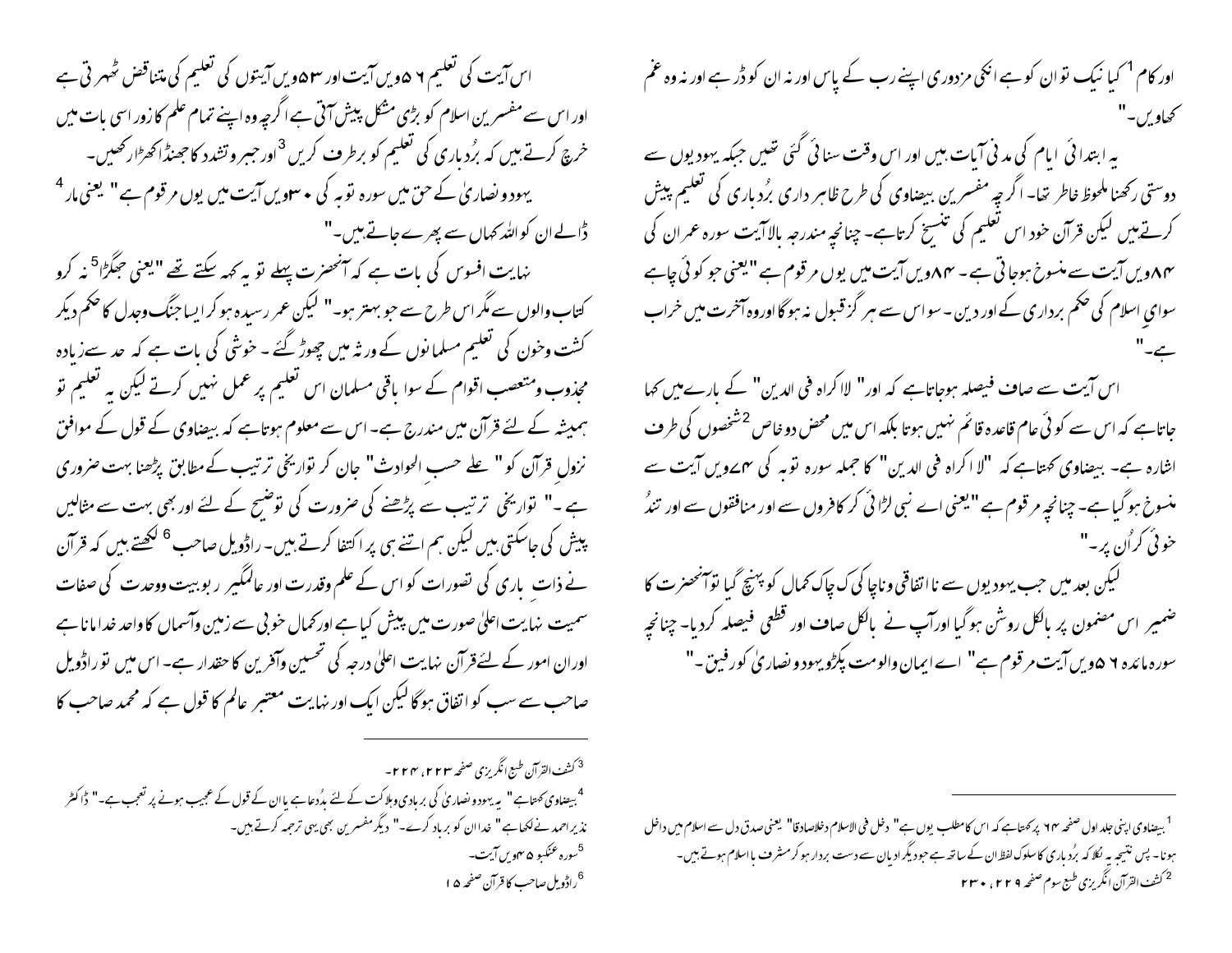خدا کے بارے میں قرآن کے بہت سے بیانات کی خوبی کو ہم بخوبی محسوس کرتے ہیں لیکن ساتھ ہی ہم یہ بھی <u>تھ</u>تے ہیں (جیسا کہ حال ہی میں ایک مسلمان مصنف نے لکھاہے<sup>6</sup> )کہ ہمارے خیال میں حبو تعلیم قرْآن میں خد ا کی ذات کے بارے میں یائی جاتی ہے وہ معقول اور صاف <sup>منہ</sup>یں ہے۔ اس زمانے کی عربی اخلاق وحالات کے لحاظ سے مذ کورہ بالامسلمان <sup>7</sup> مصنف کے بیان کے مطابق بیشک قرآن نے بُت پرستی اور چند دیگر قیاحتوں کی تردید سے بڑا کام کیالیکن نہایت افسوس کی بات ہے کہ اس کے ساتھ ہی بہت سی قیاحتوں کوروا اور روائج رکھا۔ اگرچہ خانگی جائداد میں کسی حد تک عور نوں کو بعض حقوق دئے نو بھی ان کو ذلیل وپست بناد یا اور خانگی و تمد نی امور کو بے قباس نا گفتہ ہہ برائیوں سے بھر دیا۔ بہ بھی کہاجاتا ہے کہ قرآن میں اسلام کے قوانین تمدن واخلاق امور سیاست وتحارت اور دیوانی وفوجداری عرِّض ہر طرح کےقوانین موجود بیں اور تمام ادبان کی سجائی اس میں مجتمع ہے اور کسی طرح کے تناقص و<sup>8</sup> تبائین کو اس میں دخل نہیں لیکن یہ فصحیان اسلام کی محض حوش ببا نباں بیں کیونکہ مولوی حجراع علی صاحب نہایت مشہور عالم یوں لکھتے ہیں <sup>6</sup>کہ "

<sup>6</sup> انڈین انٹر پر پٹر جلد دوم نمبر ۲ صفحہ 24 - اس کے علاوہ کبیرو میں اور ی پنٹل اور او کسی ڈینٹ مطبوعہ او ۲۲، ۲۹ نومبر ۹۰۹، میں قرآنی تصور خدا پر نہایت دلچپ بحث بٹائع ہوئی ہے۔مشور فیلوسف ہیگل کھتاہے کہ " اگر ہم خدا کو محض ایک واجب الوحبود ہمتی مانیں اور بس تووہ ہمارے لئے محض ایک ایسی قوت ہو گا جس کا ہم مقابلہ نہیں کرسکتے بامطلق العنان حاکم قرار پائیگا- اس میں شک میں نہیں کہ خداوند کا حوف دانائی کا سٹروع ہے۔ لیکن یہ بھی بچ ہے کہ محض سٹروع ہی ہے۔ اہل یہود اوراہل اسلام نے خدا کومطلق العنان حاکم ہی نصور کیاہے اور بس۔ اگر چہ خدا کا ایسا نصور بہت صروری ہے تو بھی مسیحی نصور خدا کی ٹھرائی تک نہیں پہنچنا (ہیگلں ور کس جلد شثم صفحہ ۲۲۱، ۲۳۸) چنانچہ ڈاکٹر کویلی صاحب لکھتے ہیں " اس بڑے فیلوسف (ہیگل) کے خیال کے مطابق محمد صاحب نہ صرف عرفانِ ال<sub>ٹ</sub>یٰ میں ترقی کرنے میں قاصر رہے بلکہ تصور خدامیں مسیحیوں سے کہیں سیپچ حاگرے اورا نکا تصور خدامد نوں کااد ٹی یہودیت اور محض الوہیت کا تصور قراریایا۔" <sup>7</sup> انڈین انٹر پریٹر جلد دوم نمبر ۲ صفحہ ۸۵۔ گانڈین انٹر پریٹر جلد دوم نمبر ۲صفحہ <u>۸</u>۷ <sup>9</sup> دیکھو حیراغ علی کی کتاب ریفارمس انڈر موزلم رول صفحہ <sub>ک</sub>ے ا ۔

قرآنی تصورِ خدا حد سے زیادہ موحوا نہ ہے۔ خدادِخلق خدا میں ازل ہی سے باہمی تحالف وجدا ئی قائم کرتاہے <sup>1</sup>۔

امام عزالی صاحب نے قرآنی تصورخدا کی تعریف میں یوں تحریر فرمایا ہے کہ وہ<sup>2</sup> حی قدیر، حاکم وفتاح ہے، وہ تمام دید نی نادید نی کائنات اور قدرت وقوۃ کا خداوند ہے۔ تمام حکومت اور فتح و نصر اور کل ُ کا ئنات اسی کے قبصۂ قدرت میں بیں۔ قرْآن بنی آدم کو زیادہ تر خدا کی سات صفات یعنی حی، علیم، منشی ، قدیر، سمیع ، بصبیر اور کلیم تعلیم دیتا ہے۔ یا کیمز گی اور محبت صفات مذ کورہ بالامیں شامل نہیں بیں ۔کہتے ہیں کہ یہ ہر دوصفت ارادہ میں مر کوز بیں لیکن اس سے اور بھی اس خیال کی تائید ہو تی ہے کہ قرآنی نصور خدا زیادہ ترایک جا بروقادر اور مطلق<sup>3</sup> العنان <sup>ہمس</sup>تی کا ہے۔ تنزیہ<sup>4</sup> کی تعلیم میں اس قدر مبالغہ کیا گیا کہ اس سے *خد*ا کی ذات میں عیوب قائم ہوجاتے ہیں۔ قرآن میں خدا کے جسم کا خیال یا یا جاتاہے اورعلمای اسلام کو تنزیہ <sup>5</sup>کے *ساتھ اس خی*ال کوقائم رکھنے میں بڑی مش*ک*ل پیش آتی ہے۔

> <sup>1</sup> حوری کی کتاب مسمیٰ یہ اسلام ان سائنم این فلوس صفحہ ۴۴ ا <sup>2</sup> دیکھواحیای علوم ا<sub>للہ ی</sub>ن منقولہ سیکڈ انلڈ الهیات اسلام صفحہ ۲ • ۳ <sup>3</sup>سوره انعام آیات ۵ ۴ اور ۹ ۴ ۱ - سوره انسان آیات • ۳ اور ۲ ۳ <sup>4</sup>اس تعلیم کے لحاظ سے خدا تمام کا ئنات اور محدود اشیا سے بالکل جدا اور بے واسطہ اور مطلق النعان ہے۔ <sup>5</sup> دیکھو فیتھ آف اسلام طبع سوم صفحات ۱۹۲ سے ۱۹۸ تک۔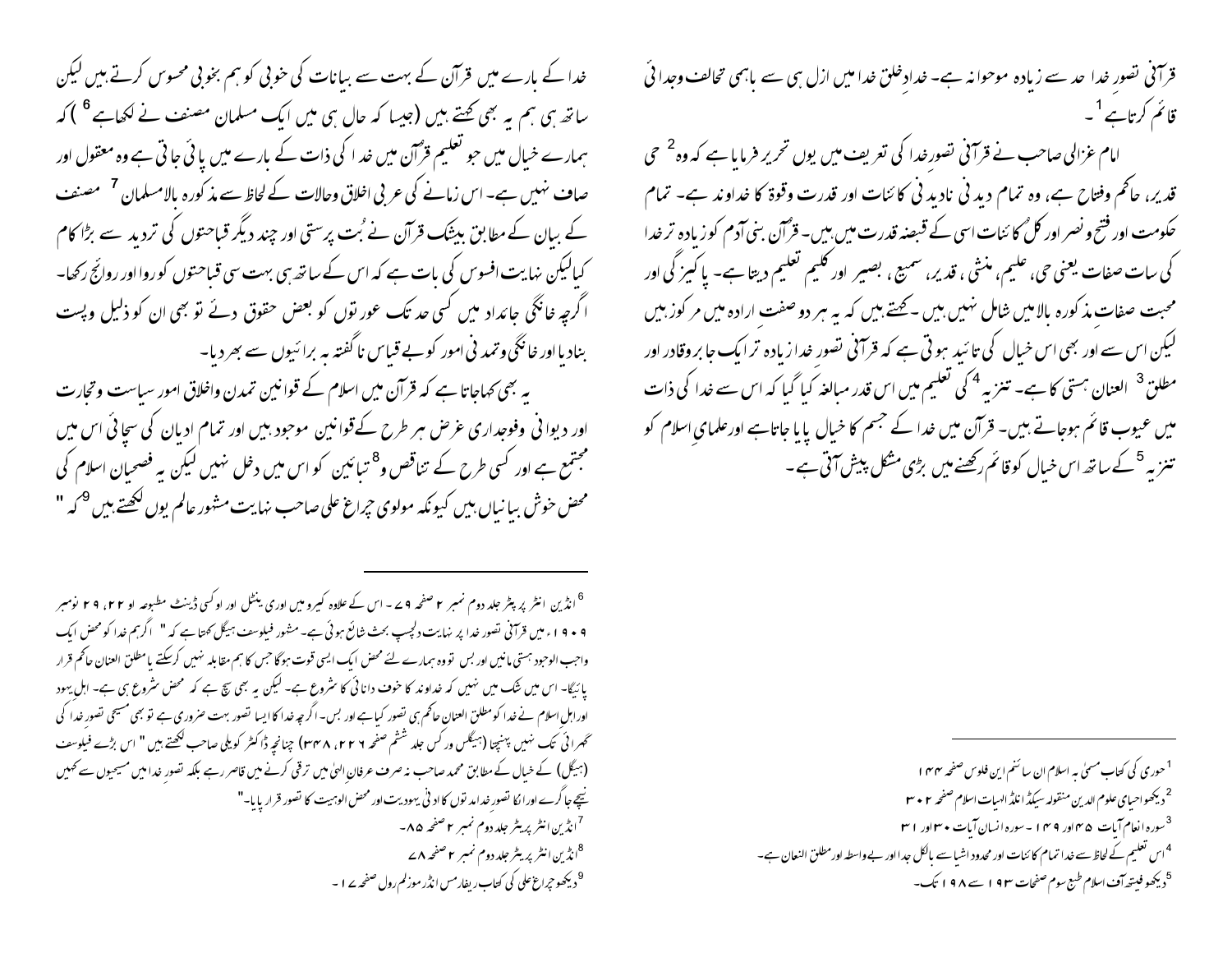قرآن کوامور سیاست اور قوانین مککی وتمد نی سے محچھ واسطہ نہیں ہے۔ اگر وہ قوانین حوسا نویں صدی کے اہل عرب کے لئے وضع کئے گئے تھے تمام اہلِ اسلام کے لئے دائمی قرار دئے جاویں نو سر طرح کی ترقی کی راہیں مسدود ہوجاو <sup>ین</sup>گی۔"

قرآن کے مارے میں بیہ خیال کرنا کہ وہ متناقض ومتیا ئین تعلیمات سے مالکل خالی ہے صحیح نہیں ٹھہر سکتا کیونکہ اگر قرآن میں کی تعلیمات متناقض ومتیائن نہ ہوتیں تو محمد صاحب کی حکمت ہمیشہ متغیر ومتبدل نہ ہو تی اوراس وقت کی اقوام زمانہ سے آنھھزت کا سلوک آئے دن نئی صورت اختیار نہ کرتا - ناسخ ومنسوخ کی تعلیم قرآن کے حن میں اس قسم کے گھس ظن پر مبنی وعاوی کی فوراً ترید کردیتی ہے کیونکہ ارزوی تعلیم ناسخ منسوخ ایک آیت دوسمری کومنسوخ کرسکتی ہے اور صریحاً تناقض و تبائن کادخل ہوجاتاہے - چنانچہ سورہ بقرہ کی ۵ • ۱ ویں آیت میں مرقوم ہے "یعنی حوموقوف کرتے ہیں ہم کوئی آیت یا بھلادیتے ہیں تو پہنچانتے ہیں اس سے بہتر پااس کے برابر۔ کیا تجھ کومعلوم نہیں کہ اللہ ہر چیز پر قادر ہے"؟ قرآن میں تناقض و تبائن بکنثرت موحود تھا اور یہ آیت اس پر پردہ ڈالنے اوراس کے سبب سے پیش آمدہ مشکلات کو دو کرنے کے لئے نازل ہو ئی تھی۔

پھر مسلمان دعویٰ کرتے ہیں کہ اسلام سجا دین ہے اور عبادت الهٰی میں تھمال آزاد کی ہے۔ کوئی حہاں جاہے اور جس طرف منہ کرکے عمادت کرنا چاہے کرے۔ خدا ہر جگہ اور ہر طرف موحود ہے۔ قرآن کی جس آیت کی بنا پر بہ کہاجاتا ہے کہ اس کی تعلیم بہت اچھی ہے لیکن" علے حسب الحوادث" آنحصرت کی صروریات نے اس آیت کو منسوخ کر ڈالا اوراس کی ناسخ پرمعل ہونے لگا کیونکہ سورہ بقر میں مرقوم ہے کہ " یعنی نومنہ کرطرف مسجد الحرام کے اور جس جگہ تم ہوا کرومنہ کرواسی کی طرف۔"

علاوہ بریں یہ بھی دعویٰ کیاجاتاہے کہ قرآن میں یتیموں اور مسکینوں کے لئے نہایت عمدہ تعلیم یائی جاتی ہے۔ بیٹک یہ بہت ٹھیک ہے لیکن بیوی کو مارنا <sup>1</sup> پیٹنا اور شخصی دشمنوں سے بغض و کپنہ رکھنا اور ان کو نقصان پہنچانے کی گھات میں لگے رہنا بھی قرآن ہی میں ہے۔ یہودیوں کوابذا دینا بھی قرآن میں ہی مرقوم ہے۔اکثر بیہ عذر پیش کیاجاتاہے کہ عہد عتیق میں بھی تو بہت سے بیرحمی کے کاموں کا ذکر پاباجاتا ہے ۔لیکن عہد عتیق کے بیرحمی کے کام مسیحی کلیسا کے لئے نمونہ نہیں بیں۔ ان بیرحمی کے کاموں کو ہم سنت اللہ کسلیم کرکے واجب التقلید نہیں مانتے ۔اگر محمد صاحب مسح سے بحای ٭ ٭ ۲ برس کے بعد ٭ ٭ ۲ برس پیشتر اس قسم کی تعلیم دیتے تو عہد عتیق کی تقلید ان کے لئے کسی حد تک عذر ٹھهر تی لیکن جب یہودیت مسیحیت میں تبدیل ہو گئی اور مسیحیت نے عالمگیر ِ اور دائمی دین کا رتبہ حاصل کرلیااس وقت گذشتہ زمانہ کے شاہان یہود کے حوالحات پیش کرکے اپنی بیرحمی کے لئے عذر ڈھونڈ نارسالت محمدی کے اندرو نی وحقیقی صعص پر دلالت کرتاہے۔ باہو<sup>2</sup> نے اخی اب کے گھرانے کی بسخ کنی کی اوراس میں ایسی سی بیر حمی تھی جیسی کہ محمد صاحب نے یہودیوں کو قتل کرنے میں دکھائی ۔ پاہو کی بیرحمی ہوسیع نبی کی کتاب کے پہلے پاپ کی چوتھی آیت سے صاف مذموم ثابت ہو تی ہے اور واحب الانتقام قرار دیجاتی ہے۔ حہاں تک ہم کومعلوم ہے مفسرین اسلام میں سے کسی نے بھی بنی قریصنہ کے قتل کئے جانے کو مذموم قرار نہیں دیا۔ بنی اسمرائیل کی لڑائیوں سے بہ عرص تھی کہ ید کار اقوام کو مکافات طے اور بنی اسمرائیل اس وقت کی حالت کے موافق فرما نبر داری سیکھیں زبوروں میں حومخالفین کے لئے سخت لعنت وملامت ہے اس سے راستی و ناراستی کے پاہمی تخالف کی توضیح مراد ہوسکتی ہے لیکن حہاں تک شخصی دشمنوں سے انتقام لینے کی روح کا اظہار ہوو پیں تک مصنف کے اخلاق مذمومہ پر دلالت

<sup>1</sup>سورة النسا ۲ ر کوع ۳۸ آیت<br>2 ماراطین • ۱ ، • ۳ -